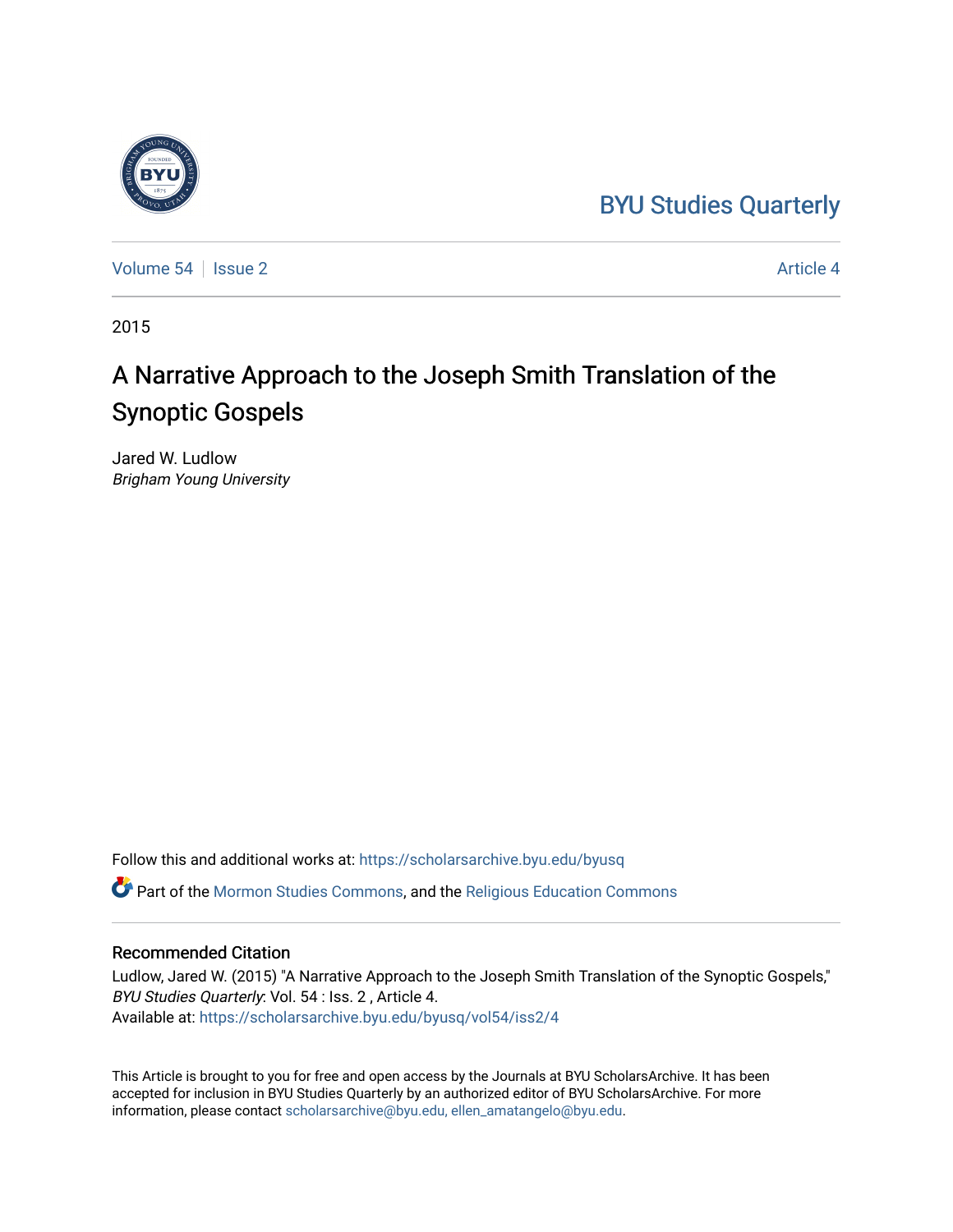# **A Narrative Approach to the Joseph Smith Translation of the Synoptic Gospels**

*Jared W. Ludlow*

One of the first projects Joseph Smith undertook after the organiza-<br>tion of The Church of Jesus Christ of Latter-day Saints in April 1830 was a translation of the Bible. Although it was not a typical translation from original Greek or Hebrew manuscripts, the project was often called a "translation" nonetheless. The Joseph Smith Translation, or JST as it is often called, was referred to by the Lord in the Doctrine and Covenants as "the new translation of my holy word" (D&C 124:89). At the top of the manuscript of the revision of Matthew, it reads, "A translation of the New Testament translated by the power of God."

It is one thing for a group or individual to undertake a modern language rendering of the Bible, but Joseph's project was quite different. He sought to *clarify* the text more than create a new language text. He altered the biblical text as he felt led by the Spirit. The resulting text, although usually very similar to the King James Version, includes some sections and changes that greatly modify the original narrative. Some ways that the biblical story was often altered was through changes and additions in the narrator's descriptions of characters, settings, and plot events. This paper will examine the JST narratorial changes in the synoptic Gospels to appreciate some of the modifications the JST brought to the stories as found in these Gospels. Since the Gospels are religious texts, these changes have not only narrative implications but often theological ones as well.

Joseph Smith did not leave a record for why he made the changes he did in the JST, so we are left with the story as discoursed through the JST narrators of each synoptic Gospel. We can examine how the narrator

*BYU Studies Quarterly 54, no. 2 (2015)* 35

1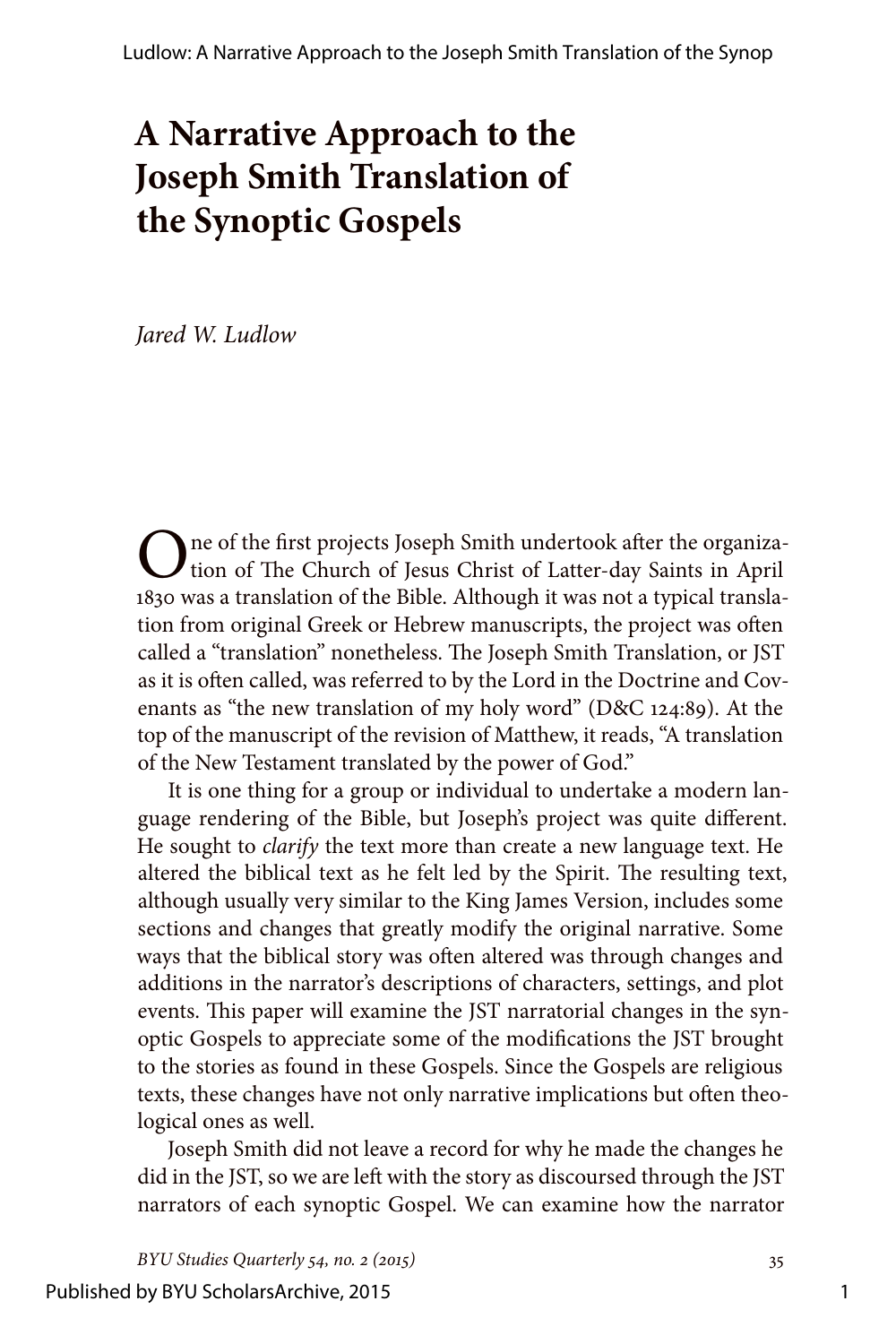### **Jared W. Ludlow**

This project started while I was working on another one related to the characterization of Peter in the Gospels. In that project, I began noticing how some JST additions related to Peter augmented the sometimes sharp dialogues between Jesus and Peter and changed some features within episodes. I wondered how the JST affected narrative features in other biblical stories. At first I was not sure how much I would find, but I submitted a proposal on this idea to the "Latter-day Saints



and the Bible" section at the National Meeting of the Society of Biblical Literature anyway, and it was accepted. As I began working on the project, I quickly saw that there was too much material so I had to limit it both on the narrative side—to changes made by the JST *narrators* in the stories—and in content—only focusing on the synoptic Gospels. It became fascinating to me to see how much the narrative within the Gospels changed through the JST, which I had only casually observed before in its excerpted fashion in the footnotes or appendix. The JST is a bold retelling of the Gospel stories that incorporates new characters and dialogues, leading me to wonder what Joseph Smith saw or experienced that led him to such changes. It is one thing to modernize or theologize a passage, where the purpose is primarily for modern understanding, but it is quite another to suddenly introduce new narrative elements into an ancient story. Where did these people come from? Why were new questions or challenges posed? Is it possible that Joseph Smith had all things before him in a revelatory state and amplified these texts because of what was before him? Since Joseph did not leave a detailed account of how he produced the Joseph Smith Translation, we can only speculate.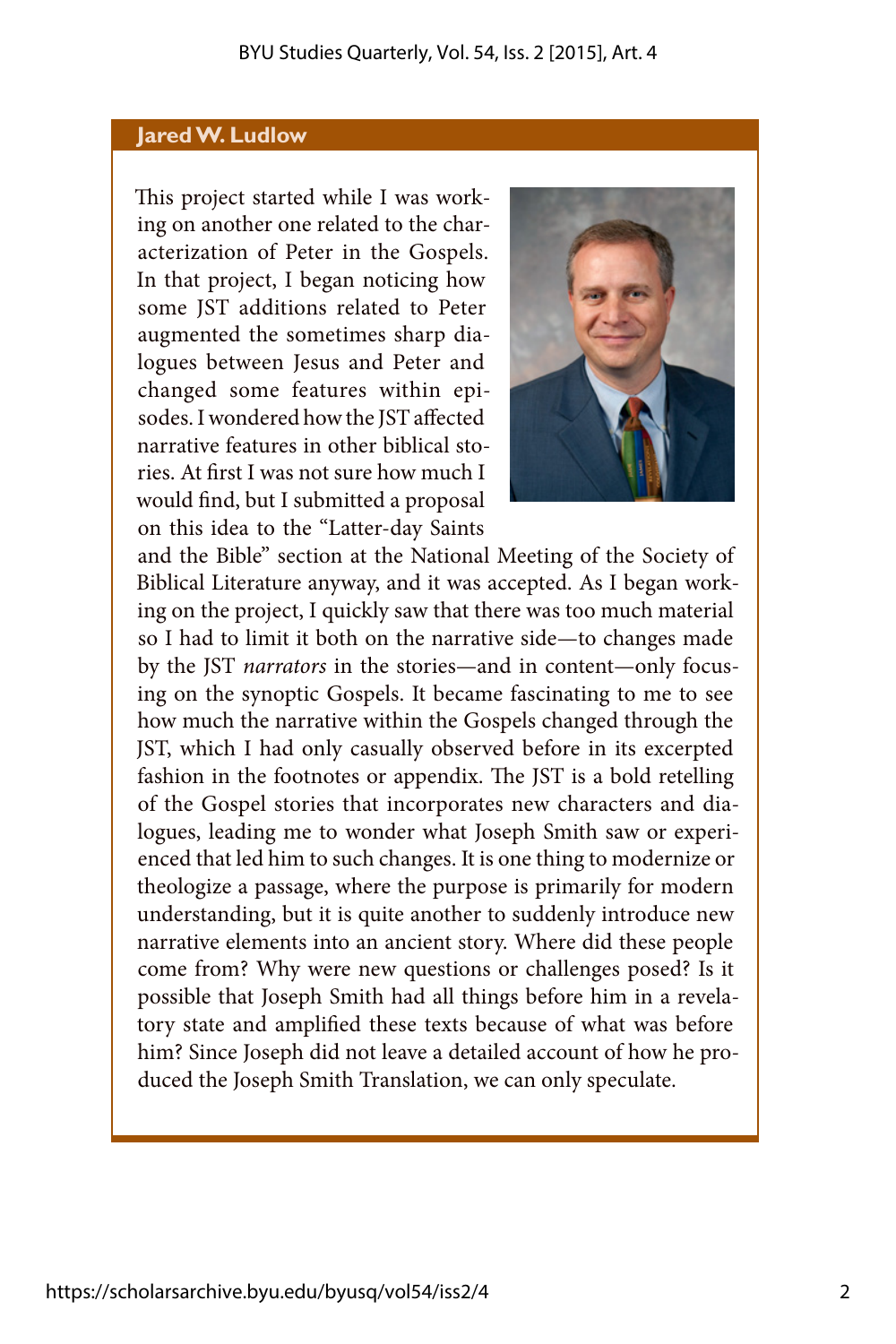guides the readers to perceive characters and events from each Gospel, thereby revealing the characteristics of each JST narrator. This is different from how most LDS readers interact with the JST, since the JST usually is not read in narrative form but in small extracts in the footnotes or appendix. As we look at these examples of changes to the Gospel narratives, we can see some patterns in how the story is discoursed through each JST narrator. These tendencies help us understand some of the changes and also appreciate that although there are certainly many examples of harmonizations made across the Gospels, especially in the characterization of Jesus, Joseph Smith was not out primarily to create one harmonized Gospel. His changes appropriately reflect the unique characteristics of each synoptic Gospel writer, thus preserving the individuality of each Gospel narrator.

To understand some of the patterns of changes in the JST Gospel narratives, I will apply methodology from narrative criticism. Narrative criticism has been a significant part of biblical studies since the early 1980s. Influenced by literary criticism in literature studies, biblical scholars applied similar approaches to the biblical text. Narrative approaches differed from what were then common biblical criticisms because the focus was on the final form of the whole text rather than isolating individual pericopes while attempting to find original sources or understand the editorial history of the texts. In discussing the common biblical approaches before narrative criticism, Hans Frei noted, "The historical critic does something other than narrative interpretation with a narrative because he looks for what the narrative refers to or what reconstructed historical context outside itself explains it. He is not wrong when he does this, but unfortunately he is also not apt to see the logical difference between what he does and what a narrative interpretation might be and what it might yield."1

In some ways, narrative criticism reclaimed the religious nature of the text as it focused on the author's intent to create a religiously compelling account by determining the rhetorical function of the text. By examining how the parts related to the whole, biblical authors were seen as more sophisticated, creative, and purposeful than hitherto viewed. (Grant Hardy has uncovered similar advantages in applying narrative approaches to the Book of Mormon, leading to greater appreciation of

<sup>1.</sup> Hans W. Frei, *The Eclipse of Biblical Narrative: A Study in Eighteenth and Nineteenth Century Hermeneutics* (New Haven, Conn.: Yale University Press, 1974), 135.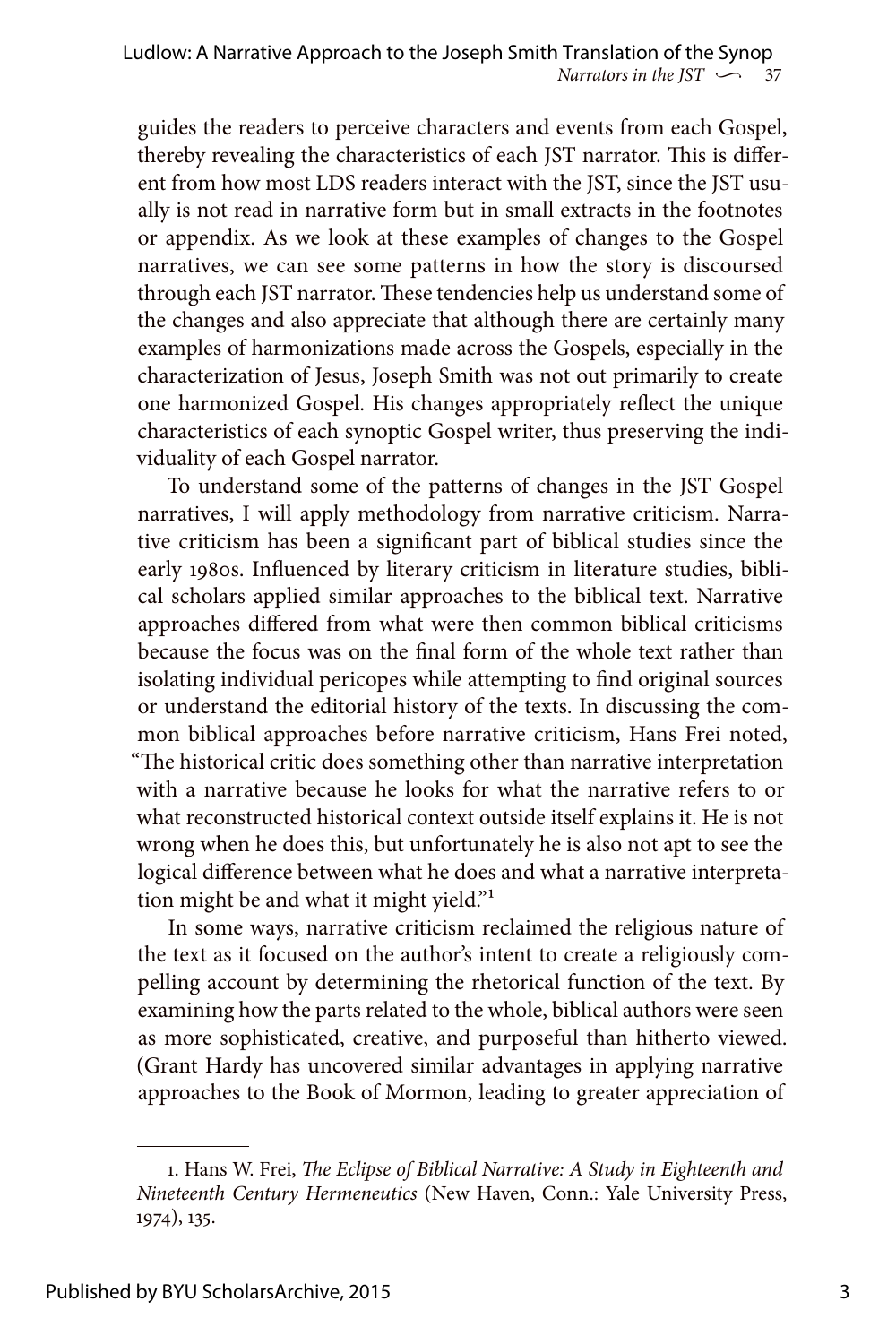the literary coherence of the text and the perspectives and communicative strategies of its narrators.)<sup>2</sup> To arrive at these types of observations, narrative critics examine different aspects of how the story is discoursed, such as its form or genre, its setting, its plot, and its characterization, including the various points of view of each character.<sup>3</sup> One aspect of the text narrative critics usually focus on is how the narrator presents and is presented in the story.

The narrator is a key figure in the disclosure of a story to a reader. Acting as a guide, the narrator leads a reader through depictions of settings and plot events that help make the story intelligible to a reader. The narrator also provides descriptions and insights on the characters in the story and, depending on how omniscient the narrator is, can even reveal characters' thoughts and feelings. Omniscience in narration refers to the level of knowledge of the narrator in relating information about characters and events. For example, an omniscient narrator would know everything about what a character is thinking or feeling, even though he or she is outside or separate from that character. Mark Powell has noted that the narrators in the Gospels are "very knowledgeable," meaning they are able to report on both public and private events.

They even know the inner thoughts and motivations of the characters they describe (e.g., Matt. 2:3). Still, their knowledge may have limits. In the synoptic Gospels at least, the narrators' perceptions are limited spatially and temporally to the earthly realm. Descriptions of heaven and hell are offered only by characters in the stories, never by the narrators themselves. We do not find statements like those in the Old Testament that simply declare outright whether God is pleased or displeased with someone. Rather, if God is pleased with somebody in these narratives,

<sup>2.</sup> Grant Hardy, *Understanding the Book of Mormon: A Reader's Guide* (Oxford: Oxford University Press, 2010), see especially xiv–xix.

<sup>3.</sup> For some examples of narrative theoretical models and methods, see Robert Alter, *The Art of Biblical Narrative* (New York: Basic Books, 1981); Seymour Chatman, *Story and Discourse: Narrative Structure in Fiction and Film* (Ithaca, N.Y.: Cornell University Press, 1978); Gerard Genette, *Narrative Discourse*, trans. Jane E. Lewin (Oxford: Basil Blackwell, 1980); Thomas G. Pavel, *The Poetics of Plot: The Case of English Renaissance Drama*, Theory and History of Literature, vol. 18 (Minneapolis: University of Minnesota Press, 1985); Mark Allan Powell, *What Is Narrative Criticism?* (Minneapolis: Fortress Press, 1990); Meir Sternberg, *Poetics of Biblical Narrative: Ideological Literature and the Drama of Reading* (Bloomington: Indiana University Press, 1985).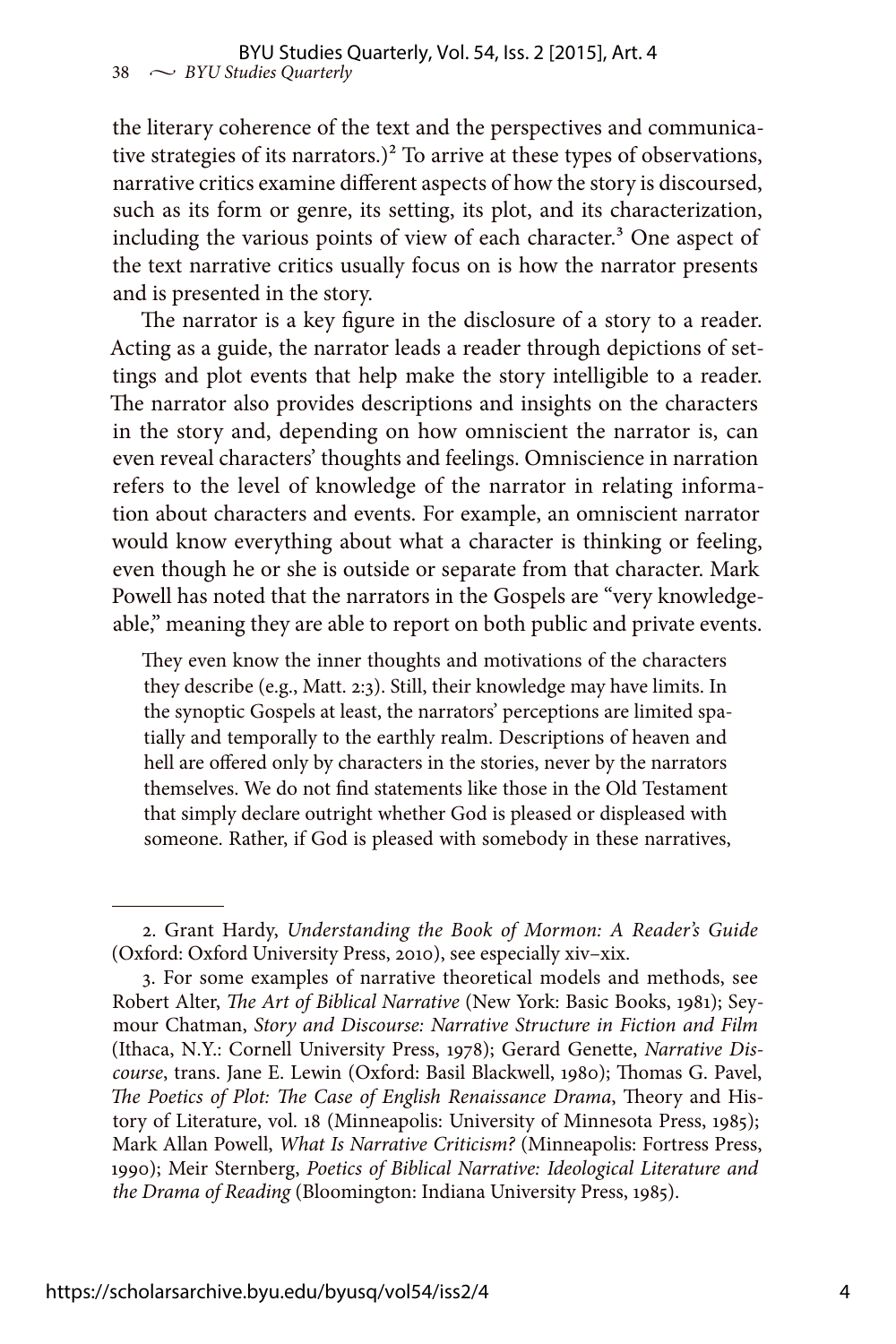God enters the story and says so (Matt. 3:17; 17:5; Mark 1:11; Luke 3:22). The narrators may know the inner thoughts of Jesus, but, unlike Jesus, they do not presume to speak directly for God.<sup>4</sup>

The narrators in the synoptic Gospels are usually viewed as presenting the perspective of the implied author of each Gospel: Mark, Matthew, and Luke. Only in Luke is the audience to whom the narrator is speaking explicitly identified as Theophilus—either a specific individual or an implied reader who fears God. The synoptic Gospel narrators are not very intrusive and rarely address the reader explicitly (unlike Book of Mormon narrators who frequently address their future readers).<sup>5</sup>

Let us now turn to significant examples of how the JST narrators make changes to the synoptic Gospel stories. I will examine first the altered characterization of several individuals (including Jesus, John the Baptist, and the Apostles) and then look at other common changes throughout the Gospels (namely, clarifications, harmonizations, and transitions). I will catalogue these changes.<sup>6</sup>

# **Characterization**

## **Jesus**

Many of the changes the JST narrators make to the story involve characterization of major figures in the Gospels. Jesus, as the primary character, has additional information presented about him.

<sup>4.</sup> Powell, *What Is Narrative Criticism?* 26.

<sup>5.</sup> Richard Bushman noted, "Mormon moves in and out of the narrative, pointing up a crucial conclusion or addressing readers with a sermon of his own." *Joseph Smith and the Beginnings of Mormonism* (Urbana: University of Illinois Press, 1984), 119. Grant Hardy claimed, "We might imagine a history of the Nephites written by an impersonal, omniscient narrator whose point of view was similar to Joseph Smith's, but that is not what we have." Hardy, *Understanding the Book of Mormon*, xv.

<sup>6.</sup> This study's focus on the narrator will leave out information and changes we learn from the *dialogues* of other characters (which make many changes), unless the dialogue is modified by the JST narrator.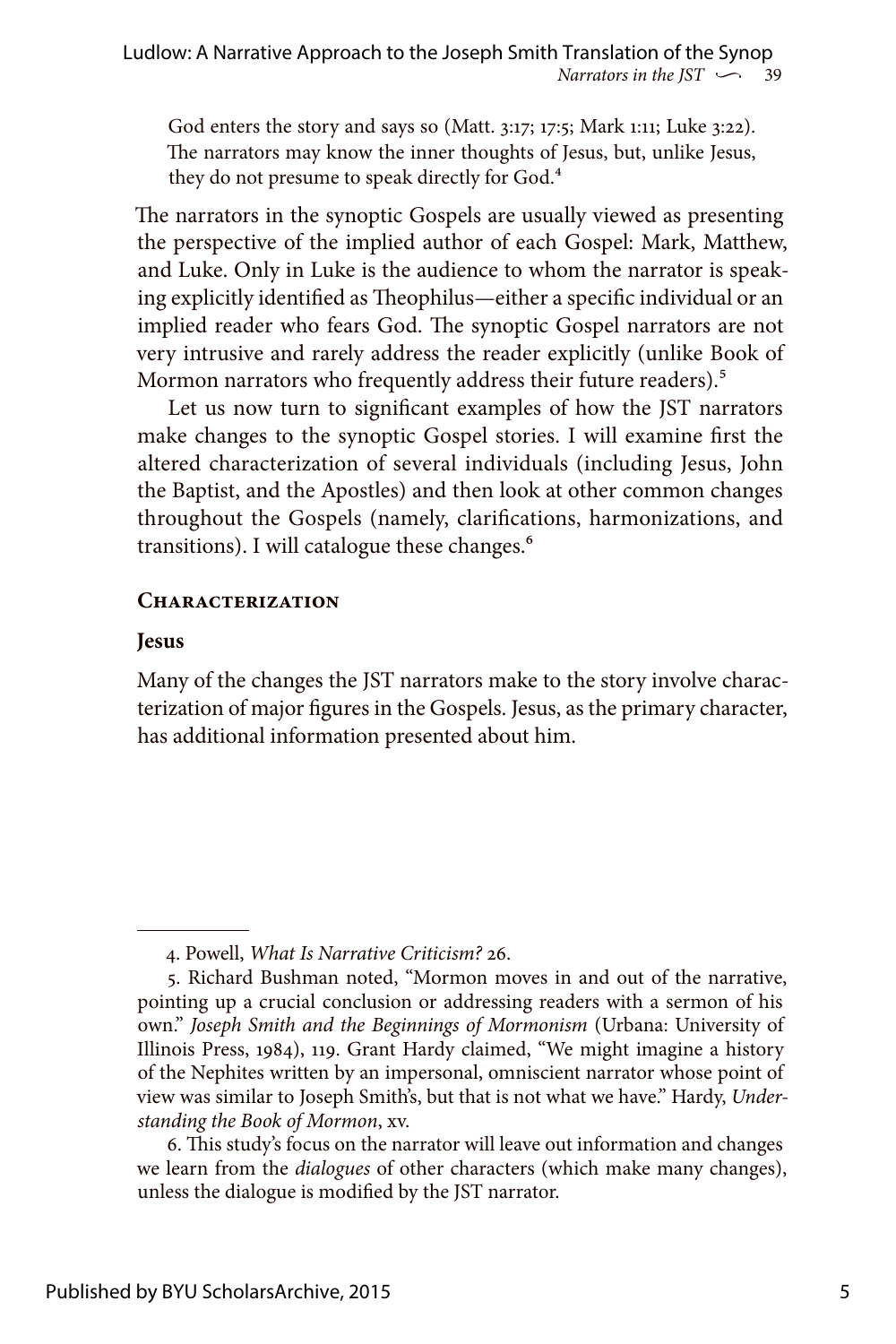$\sim$  A significant early addition to the Matthean story is a description of Jesus growing up as a youth and preparing for his ministry (italics show the significant changes by the JST narrator).<sup>7</sup>

#### **Matthew 2:23**

#### *King James Version Joseph Smith Translation*

And he came and dwelt in a city called Nazareth: that it might be fulfilled which was spoken by the prophets, He shall be called a Nazarene.

And he came and dwelt in a city called Nazareth: that it might be fulfilled which was spoken by the prophets, He shall be called a Nazarene. *And it came to pass, that Jesus grew up with his brethren, and waxed strong, and waited upon the Lord for the time of his ministry to come. And he served under his father, and he spake not as other men, neither could he be taught; for he needed not that any man should teach him. And after many years, the hour of his ministry drew nigh.*

The additional characterization of Jesus as a youth is somewhat reminiscent of Luke's statement of Jesus growing, becoming strong, and being filled with wisdom and having the favor of God upon him (2:40). The JST Matthew addition may be influenced from the Lucan passage and somewhat harmonizes with it, but its primary purpose is as a narrative bridge in JST Matthew between Jesus's birth and the beginning of his ministry, explaining how Jesus differed from others as he prepared for his ministry. (Mark has no such maturation passage, likely because there is no birth narrative.)

• Many examples in the synoptic Gospels emphasize Jesus as the fulfillment of *written* prophecy.8 For example, the narrator in JST Luke adds an entire dialogue emphasizing Jesus as the fulfillment of written prophecy. "*Then certain of them came to him, saying, Good master, we have Moses and the prophets, and whosoever shall live by them, shall he* 

<sup>7.</sup> The text for the JST quotations comes from *The Complete Joseph Smith Translation of the New Testament: A Side-by-Side Comparison with the King James Version*, ed. Thomas A. Wayment (Salt Lake City: Deseret Book, 2005).

<sup>8.</sup> Some dialogues by Jesus himself in the JST also stress this point. In the presence of Pilate, rather than Jesus's ambiguous response, "thou sayest," to Pilate's question, "Art thou the King of the Jews?" the narrator adds to Jesus's speech "thou sayest *truly, for thus it is written of me*" (JST Matt. 27:11). Also in JST Luke 22:16, the narrator adds to Jesus's dialogue about not eating anymore thereof until it be fulfilled "*which is written in the prophets concerning me. Then I will partake with you*." This insertion again emphasizes Jesus's fulfillment of what has been written by the prophets.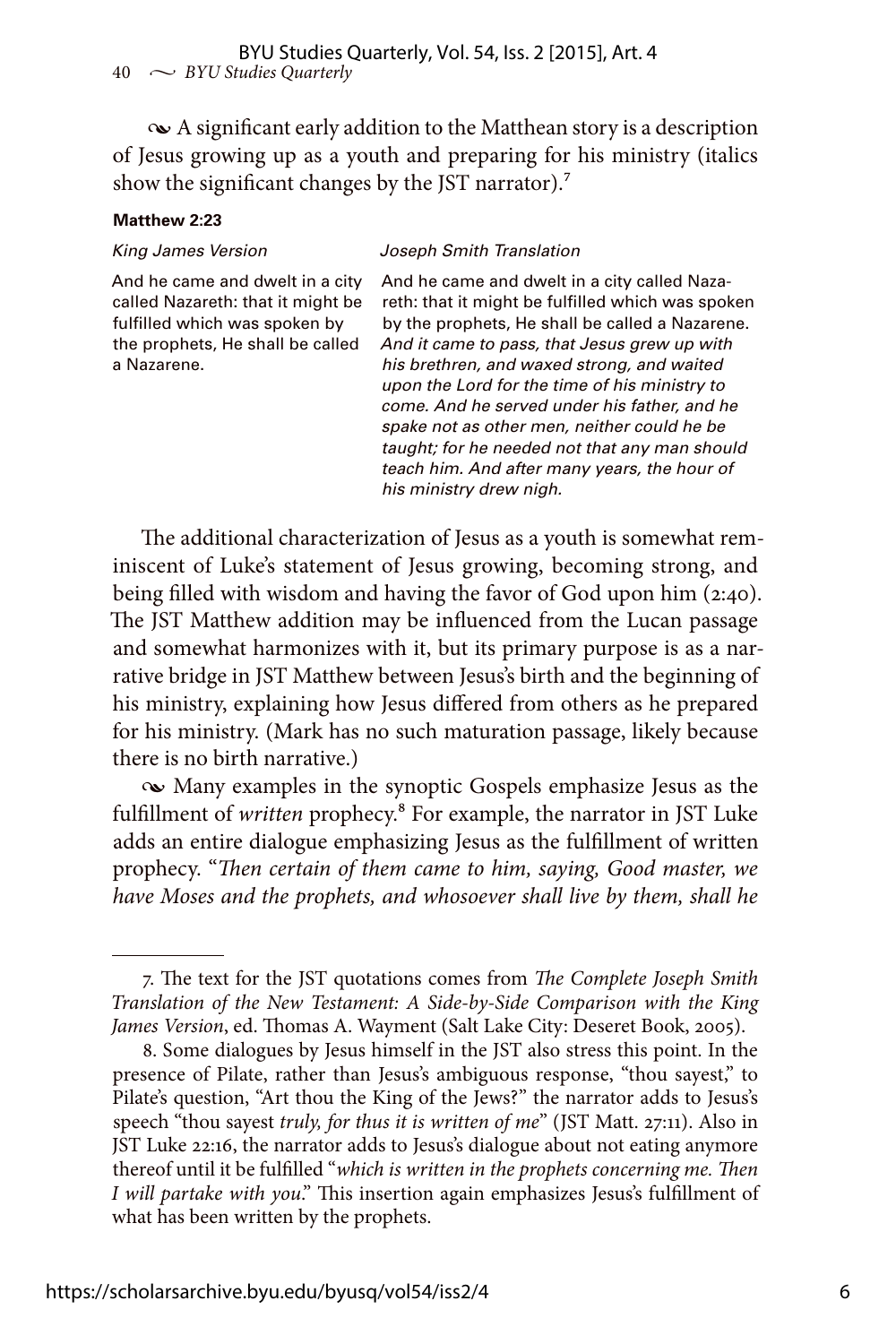*Narrators in the JST*  $\sim$  41 Ludlow: A Narrative Approach to the Joseph Smith Translation of the Synop

*not have life? And Jesus answered, saying, Ye know not Moses, neither the prophets, for if ye had known them ye would have believed on me; for to this intent they were written. For I am sent that ye might have life*" (14:33).

• Sometimes the JST will change the purpose behind the actions in the story. In the temptation account (Matt.  $4:1-2$ ), the KJV implies that Jesus went out to the wilderness to be tempted and was carried from place to place by the devil. The JST Matthew narrator, however, explains the true purpose of Jesus's wilderness excursion—to commune with God—and how he went from place to place: the Spirit, not the devil, took him to the pinnacle of the temple and the high mountain. These examples of clarification to the story lessen the power and autonomy of the devil in this account yet still maintain the fact that Jesus was tempted by him. JST Luke also includes these clarifications so there is harmonization as well (see JST Luke 4:2, 5, 9). Although Mark's account of the temptations is considerably briefer than similar accounts in the other synoptics, there is still some harmonization, for the JST Mark narrator does make a slight mention of Satan *seeking to tempt* Jesus rather than Jesus being tempted of him for forty days (see Mark 1:13).

• Repeatedly, the JST narrators make additions that heighten the roles of Jesus and stress the need for us to accept him as our Savior.<sup>9</sup> An example of a JST narrator highlighting Jesus's loftier role and the need

<sup>9.</sup> The role of Jesus is heightened in the JST Matthew narrator's recitation of Jesus's words (in the form of dialogue) at the beginning of the Sermon on the Mount. Rather than simply beginning the traditional beatitudes, the JST Matthew narrator highlights Jesus's statement of the need to accept him and come unto him for salvation as part of the message the Apostles must share. In this case, there is no harmonization with the other synoptic Gospels, but there is a close parallel in the account of Jesus's sermon to the Nephites in 3 Nephi 12:2. "And he opened his mouth, and taught them, saying, *Blessed are they who shall believe on me; and again, more blessed are they who shall believe on your words when ye shall testify that ye have seen me and that I am. Yea, blessed are they who shall believe on your words and come down into the depth of humility and be baptized in my name; for they shall be visited with fire and the Holy Ghost, and shall receive a remission of their sins*" (JST Matt. 5:2)*.* Later in the Sermon, Jesus's words are amplified as he states that "*the day soon cometh, that men shall come before me to judgment, to be judged according to their works*. And many will say unto me in that day, Lord, Lord . . . " (JST Matt. 7:22). Again the status of Jesus is raised even higher than the KJV text implies. Jesus's role as future judge seems to be implied also by the narrator in JST Luke 13:35, when Jesus states: "Ye shall not *know* me, *until ye have received from the hand of the Lord a just recompense for all your sins*."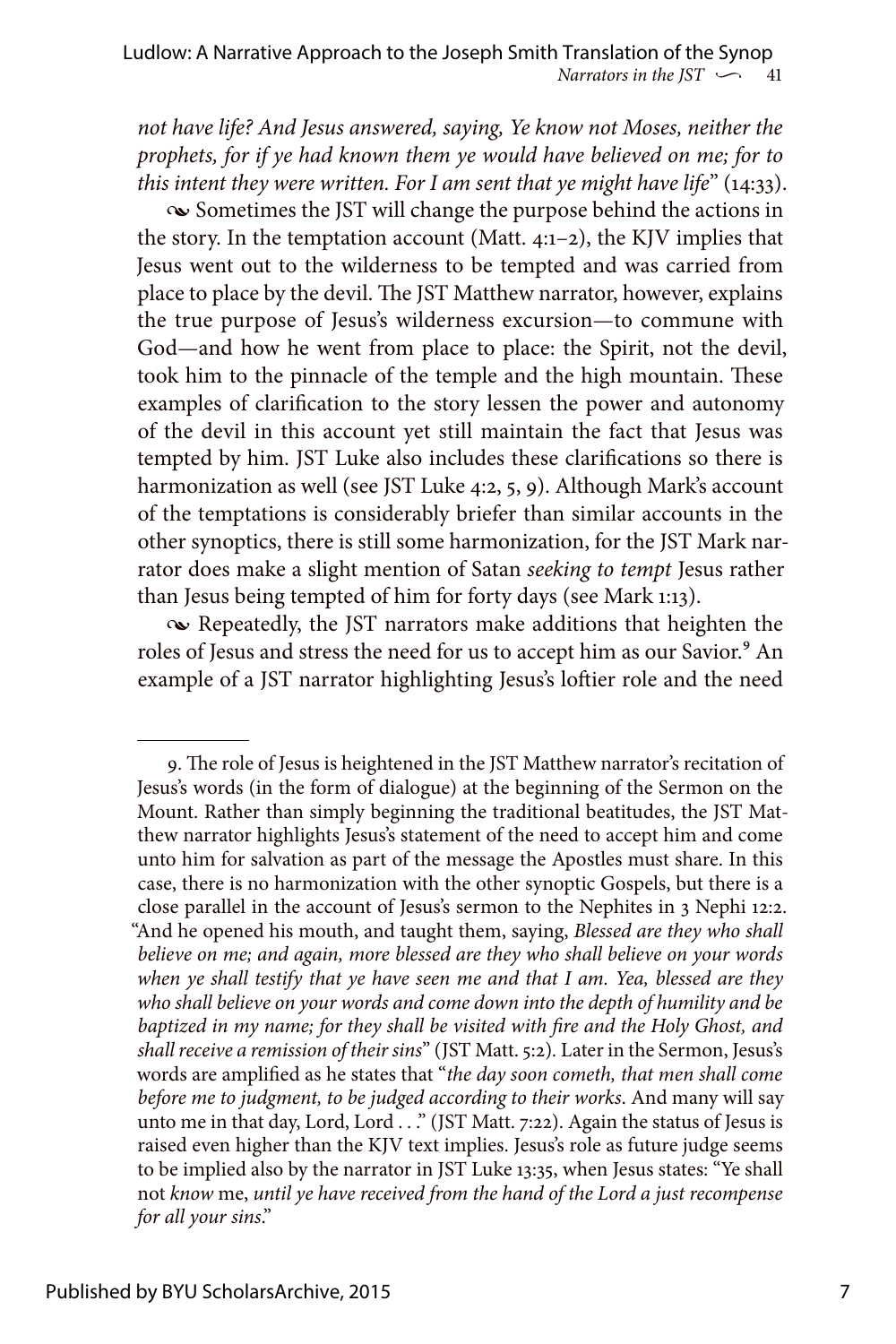to come unto him for forgiveness is found in JST Mark 3:28, where an entirely new setting is presented with certain men coming and accusing Jesus of claiming to be the Son of God.

#### **Mark 3:28**

*King James Version Joseph Smith Translation*

Verily I say unto you, All sins shall be forgiven unto the sons of men, and blasphemies wherewith soever they shall blaspheme:

*And then came certain men unto him, accusing him, saying, Why do ye receive sinners, seeing thou makest thyself the Son of God? But he answered them, and said,* verily I say unto you, All sins *which men have committed, when they repent,* shall be forgiven *them; for I came to preach repentance* unto the sons of men, and blasphemies wherewith soever they shall blaspheme, *shall be forgiven them that come unto me and do the works which they see me do.*

This passage changes the setting with new characters and a new question, which challenges Jesus's designation as Son of God, for how can a pure being associate with impure sinners? This narratorial addition emphasizes the need for repentance and coming unto Christ and doing the works he does, while breaking up the original KJV passage, which has no clear notion of repentance and even less of Christ's role in that process. The changes in this passage are noteworthy because it is more common for the JST narrators to add segments of narrative to the beginning or ending of verses rather than rework inside a passage as was done here (the major exception to this tendency is modernizing word choices, which the JST does throughout). JST Matthew adds a similar sentiment of Christ's role in repentance and forgiveness, but without the narrative reworking of the episode, when it states, "All manner of sin and blasphemy shall be forgiven unto men *who receive me and repent*" (JST Matt. 12:31; JST Luke 12:10 simply adds "*and repenteth*" without mentioning Christ's role).

• Another future prophecy raising Jesus's status, along with the Apostles, is given by the JST narrator in Matthew 25:34, where as part of the Son of man's return and separation of the wicked and righteous, "he shall sit upon his throne, and the twelve apostles with him." Thus Jesus, alongside the Apostles, will play a role in the final judgment.

• Jesus's status was also elevated through additional dialogue:

And when the chief priests and Pharisees had heard his parables, they perceived that he spake of them. *And they said among themselves, Shall this man think that he alone can spoil this great kingdom? And they were angry with him.* But when they sought to lay hands on him, they feared the multitude, because *that* they *learned that the multitude* took him for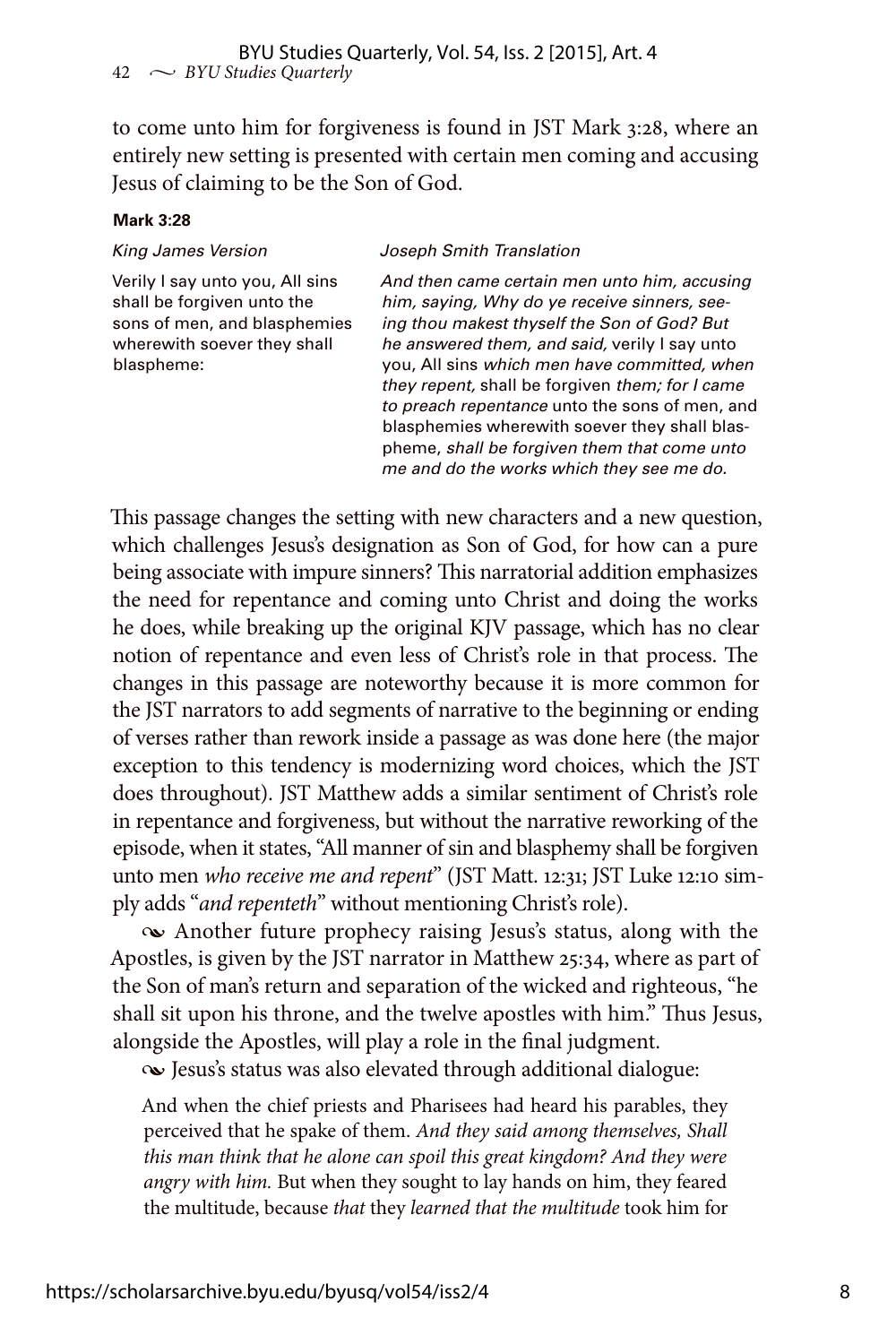a prophet. *And now his disciples came to him, and Jesus said unto them, Marvel ye at the words or the parable which I spake unto them? Verily, I say unto you, I am the stone, and those wicked ones reject me. I am the head of the corner. These Jews shall fall upon me, and shall be broken; and the kingdom of God shall be taken from them, and shall be given to a nation bringing forth the fruits thereof (meaning the Gentiles). Wherefore, on whomsoever this stone shall fall, it shall grind him to powder. And when the Lord therefore of the vineyard cometh, he will destroy those miserable, wicked men, and will let again his vineyard unto other husbandmen; even in the last days, which shall render him the fruits in their seasons. And then understood they the parable which he spake unto them, that the Gentiles should be destroyed also, when the Lord should descend out of heaven to reign in his vineyard, which is the earth and the inhabitants thereof.* (JST Matt. 21:47–56)

This additional passage in Matthew adds plenty to the narrative. First, it identifies a question the Jewish leaders ask among themselves denigrating the possible role of Jesus. It also reveals their feelings of anger toward him. (JST Mark 12:12 also adds the insight that the Jewish leaders "were angry when they heard these words." JST Luke does not include major additions in this episode.) The second part adds a dialogue between Jesus and the Apostles where more explanation is given of the parable Jesus had just shared. Jesus identifies himself as the stone and head of the corner upon which the Jews will be broken (a fulfillment of Psalm 118:22). It also gives a future prophecy of the kingdom being given specifically to the Gentiles. The narrator's statement ends with the insight that the Apostles now understood the meaning of the parable: that the Gentiles (presumably the wicked ones) would also be destroyed when Jesus returns to his vineyard, specifically identified as the earth and the inhabitants thereof.

• The JST Luke narrator makes several changes in the interaction between Jesus and some Jewish opponents in Luke 16. Rather than Jesus simply making claims like in the KJV, a dialogue between Jesus and some Pharisees is moderated by the JST narrator, giving more context to the encounter. Within these additions, the Jewish opponents reject Jesus and cling to their law and prophets. They do not want Jesus to be their ruler or judge. They also grow angrier when Jesus calls them adulterers. For his part, Jesus proclaims that the law and prophets testify of him—another emphasis on Jesus as fulfillment of prophecy.<sup>10</sup> He also

<sup>10.</sup> In the parallel passage in Matthew, the JST narrator does not make the extensive changes as in Luke, but does include the notion of those oppressing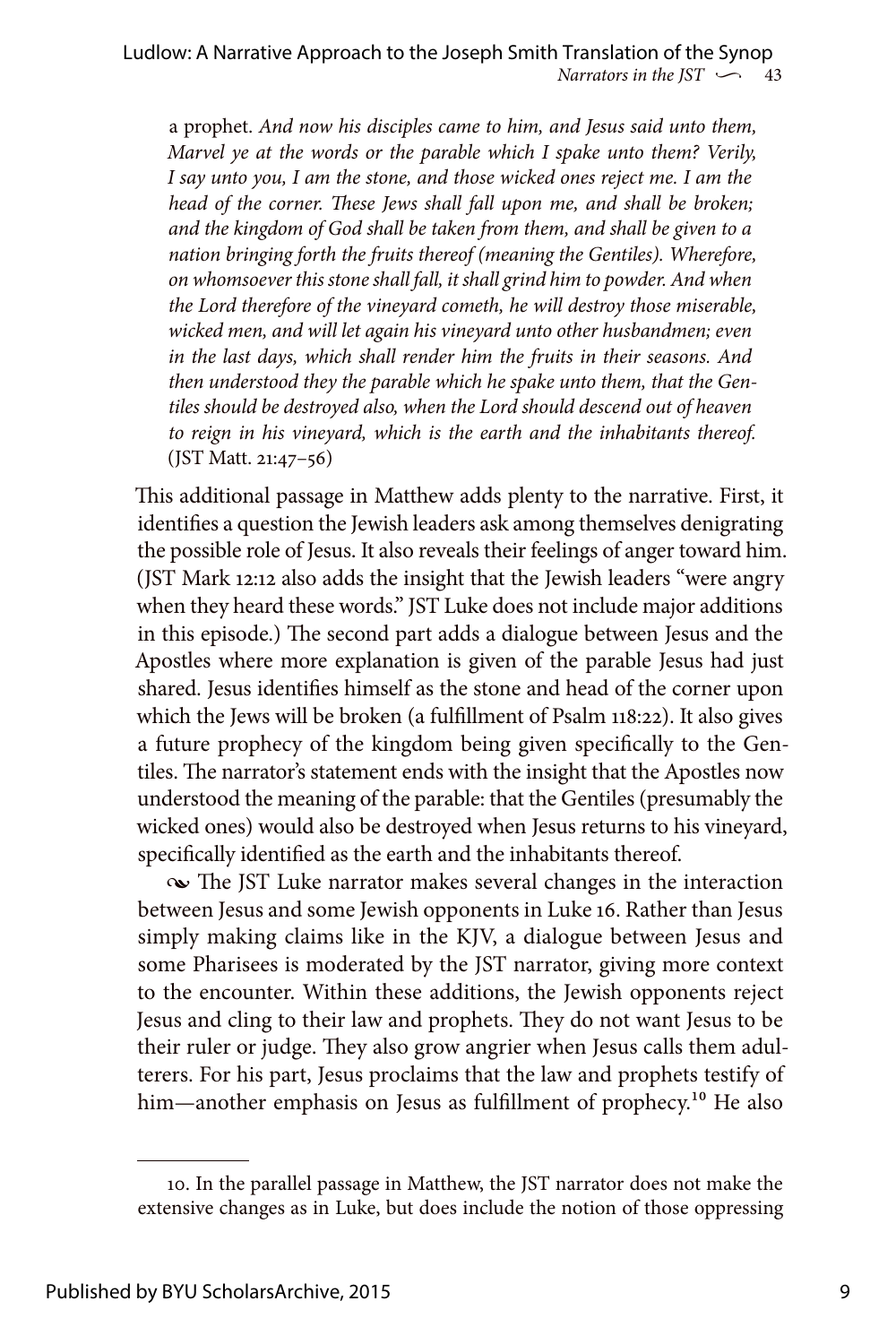condemns their teachings and accuses them of persecution, oppression, and sin.

### **Luke 16:16–18**

| <b>King James Version</b>                                                                                                                                                           | Joseph Smith Translation                                                                                                                                                                                                                                                                                                                                                                                                                                                                                                                                       |
|-------------------------------------------------------------------------------------------------------------------------------------------------------------------------------------|----------------------------------------------------------------------------------------------------------------------------------------------------------------------------------------------------------------------------------------------------------------------------------------------------------------------------------------------------------------------------------------------------------------------------------------------------------------------------------------------------------------------------------------------------------------|
| 16 The law and the prophets<br>were until John: since that<br>time the kingdom of God is<br>preached, and every man press-<br>eth into it.                                          | 16 And they said unto him, We have the law and<br>the prophets, but as for this man we will not<br>receive him to be our ruler; for he maketh him-<br>self to be a judge over us. Then said Jesus unto<br>them, The law and the prophets testify of me;<br>yea, and all the prophets who have written, even<br>until John, have foretold of these days. Since<br>that time the kingdom of God is preached, and<br>every man who seeketh truth, presseth into it.                                                                                               |
| 17 And it is easier for heaven<br>and earth to pass, than one<br>tittle of the law to fail.                                                                                         | 17 And it is easier for heaven and earth to pass,<br>than for one tittle of the law to fail. And why<br>teach ye the law, and deny that which is written;<br>and condemn him who the Father hath sent<br>to fulfill the law, that you might be redeemed?<br>O fools! For you have said in your hearts, There<br>is no God. And you pervert the right way; and<br>the kingdom of heaven suffereth violence of<br>you; and you persecute the meek; and in your<br>violence you seek to destroy the kingdom; and<br>ye take the children of the kingdom by force. |
| 18 Whosoever putteth away<br>his wife, and marrieth another,<br>committeth adultery: and who-<br>soever marrieth her that is put<br>away from her husband com-<br>mitteth adultery. | 18 Wo unto you, ye adulterers! And they reviled<br>him again, being angry for the saying, that<br>they were adulterers. But he continued, saying,<br>Whosoever putteth away his wife, and marrieth<br>another, committeth adultery: and whosoever<br>marrieth her who is put away from her husband<br>committeth adultery.                                                                                                                                                                                                                                     |

• The institution of the sacrament at the Last Supper provided the JST Matthew narrator more opportunity to magnify Jesus's salvific role, yet there are differences between the JST Matthew manuscripts (the only Gospel in the JST to have more than one version).<sup>11</sup> "Both

others losing their power and the fulfillment of prophecy in "these days" (JST Matt. 11:13).

<sup>11.</sup> Kent Jackson gave a brief description of how we now have two JST Matthew manuscripts: "The original dictation of Matthew is on a manuscript we call New Testament Manuscript 1. The Prophet interrupted the work at Matthew 26 when he went to Missouri for much of the summer of 1831. While he was gone, John Whitmer made a backup copy, which we call New Testament [Manuscript] 2. When the Prophet returned and resumed the New Testament translation, he did it on New Testament 2, with the backup copy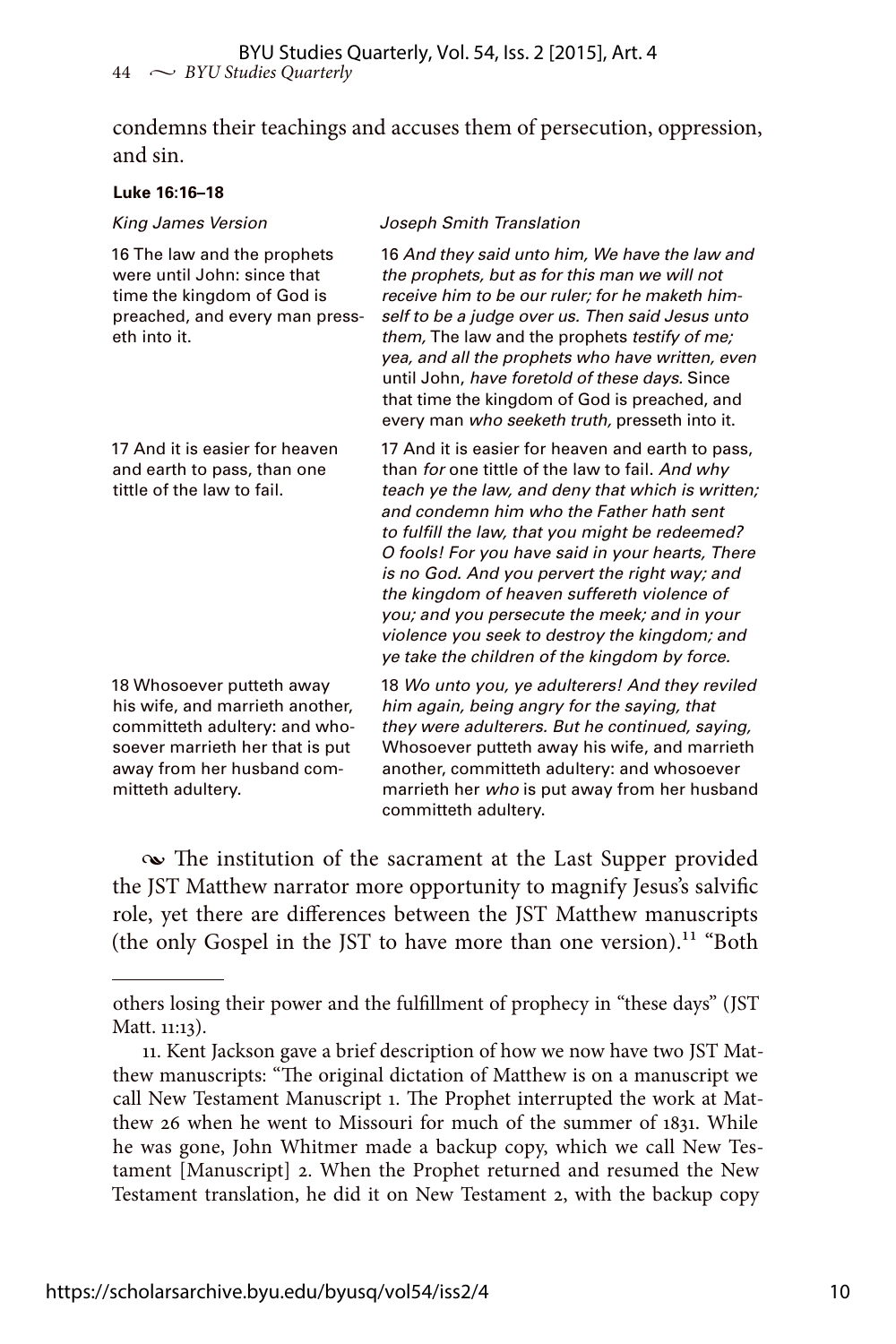NT1 and NT2.2 add words to show that the bread was not Jesus' body but 'in remembrance' of it, something otherwise absent in the Matthew account. The words 'which I gave a ransom for you' in NT2.2 provide the doctrinal foundation for the passage. In the NT1 narrative, Jesus commands his Apostles to do as they had seen him do—to bless and pass the sacramental emblems to others."12 Similar changes emphasizing partaking of the wine *in remembrance* of Jesus's blood are also found in the subsequent verses. JST Mark also includes the emphasis on partaking of the bread and wine *in remembrance* of Jesus and adds the promise that as they do so, they will remember this hour they were with him, "*even the last time in my ministry*" (Mark 14:24, see also 14:22), thus personalizing the experience more for the Apostles. The additional emphasis on "remembrance" in JST Matthew and JST Mark somewhat harmonizes with Luke's account as well as the earliest Christian account of the sacrament in Paul's writings (see Luke 22:19 and 1 Cor. 11:24–25).<sup>13</sup>

again becoming the copy for the ongoing translation through the end of the New Testament. On that manuscript, he made further refinements to text already recorded until he was confident that the translation was as the Lord wanted it to be." From "Joseph Smith's New Translation of the Bible," in *Joseph Smith, the Prophet and Seer*, ed. Richard Neitzel Holzapfel and Kent P. Jackson (Provo, Utah: BYU Religious Studies Center; Salt Lake City: Deseret Book, 2010), 66–67.

<sup>12.</sup> Kent P. Jackson and Peter M. Jasinski, "The Process of Inspired Translation: Two Passages Translated Twice in the Joseph Smith Translation of the Bible," *BYU Studies* 42, no. 2 (2003): 46–47.

<sup>13.</sup> JST Matthew also emphasizes that Jesus's blood will be "shed for as many as shall believe on my name," heightening the role of faith in Jesus in the process of our salvation. The small insertion in JST Matthew 26:29 that Jesus "shall come" to drink the fruit of the vine again one day with them in "my Father's kingdom" shows that that event will take place "on the earth," not in heaven (see D&C 27:5). JST Luke does not include these changes, but does have one additional line when Jesus stated that he would not eat any "thereof" (the Passover meal) "until it be fulfilled, *which is written in the prophets concerning me. Then I will partake with you*, in the kingdom of God" (22:16). Thus the JST Luke narrator emphasizes the fulfillment of Old Testament prophecies concerning Jesus Christ.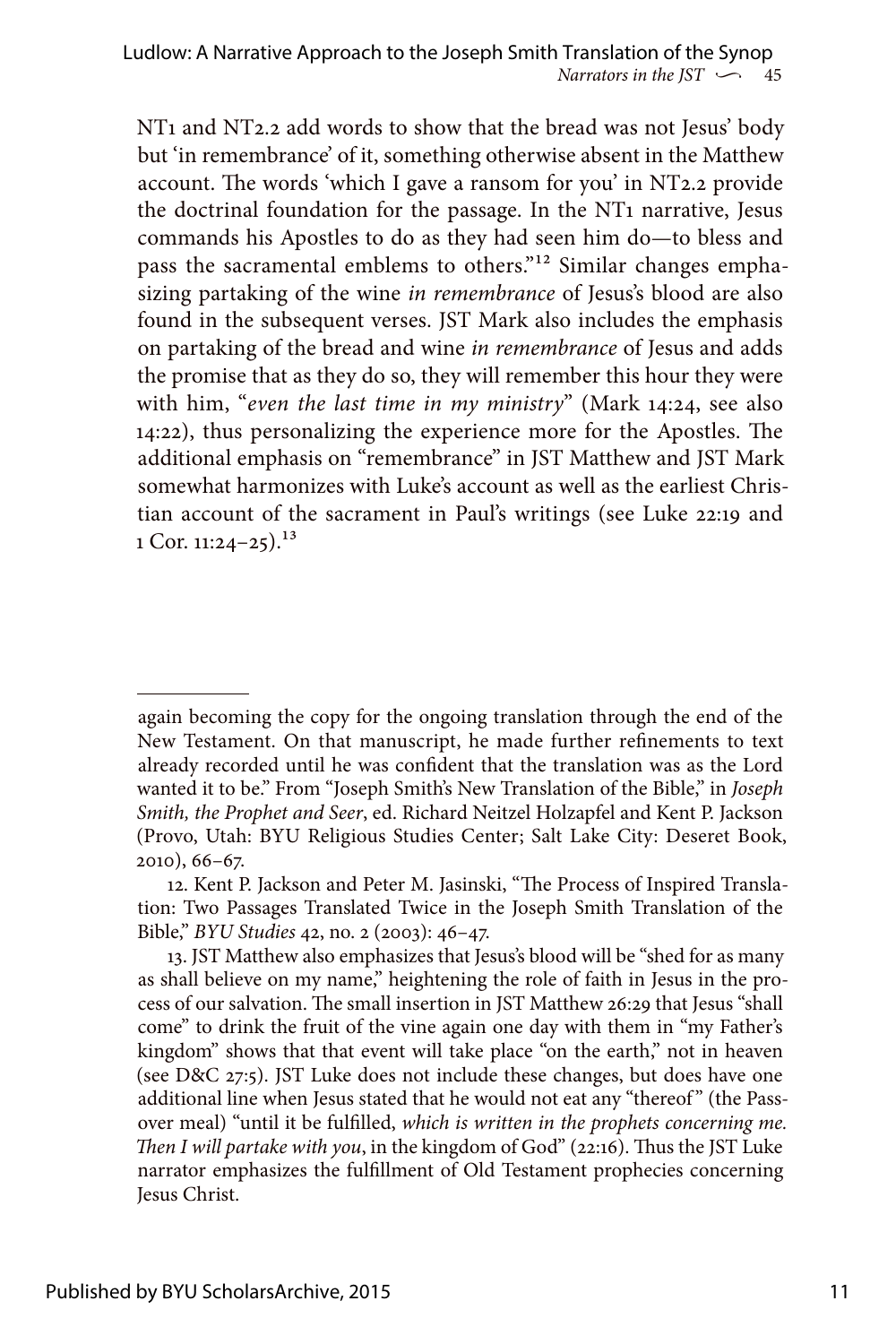• The episode of Jesus's arrest in the Garden of Gethsemane contains some significant changes made by the JST narrators.

### **Matthew 26:50**

| <b>King James Version</b>                                                             | Joseph Smith Translation                                                                                                                                                                                                                                                                                                                                                                                            |
|---------------------------------------------------------------------------------------|---------------------------------------------------------------------------------------------------------------------------------------------------------------------------------------------------------------------------------------------------------------------------------------------------------------------------------------------------------------------------------------------------------------------|
| wherefore art thou come? Then<br>came they, and laid hands on<br>Jesus, and took him. | And Jesus said unto him, Friend, And Jesus said unto him, Judas, wherefore art<br>thou come to betray me with a kiss? Then came<br>they, and laid hands on Jesus, and took him.<br>(NT1 And Jesus said unto him, Judas, betray-<br>est thou the Son of man with a kiss? And Jesus<br>also said unto the captain, Friend, wherefore<br>art thou come? And then they came, and laid<br>hands on Jesus, and took him.) |
|                                                                                       |                                                                                                                                                                                                                                                                                                                                                                                                                     |

Instead of calling Judas a friend, in JST Matthew Jesus calls him by name and asks if he has come to betray him with a kiss. The question about the betrayal kiss harmonizes with Luke's account (see 22:48; JST Mark does not add the change). As for the endearing term, "friend," in NT1 Jesus actually calls the captain of the guard "friend," a surprising change in the scene raising the question why Jesus would call him friend. In either case, this change distances Jesus from Judas, who at that moment has come to betray him.

• The next action in Gethsemane was Peter's defense of Jesus by cutting off the ear of the high priest's servant. Only in KJV Luke does Jesus then heal the ear. Through the JST changes in Matthew and Mark, all the Gospels include the healing of the ear and Jesus's restraint against using the sword for defense.

### **Matthew 26:52, 54**

| <b>King James Version</b>                                                                                                                                                                                                          | JST Matt. 26:54                                                                                                                                                       | <b>JST Mark 14:47</b>                                                                                                                                                                                                                                                                                                          |
|------------------------------------------------------------------------------------------------------------------------------------------------------------------------------------------------------------------------------------|-----------------------------------------------------------------------------------------------------------------------------------------------------------------------|--------------------------------------------------------------------------------------------------------------------------------------------------------------------------------------------------------------------------------------------------------------------------------------------------------------------------------|
| 52 Then said Jesus unto<br>him, Put up again thy<br>sword into his place:<br>for all they that take the<br>sword shall perish with<br>the sword.<br>54 But how then shall the<br>scriptures be fulfilled, that<br>thus it must be? | (NT1 But how then shall<br>the scriptures be fulfilled,<br>that thus it must be? And<br>he put forth his hand and<br>touched the servant's ear<br>and it was healed.) | And one of them who<br>stood by drew his sword,<br>and smote a servant of<br>the high priest, and cut<br>off his ear. But Jesus com-<br>manded him to return his<br>sword, saying, He who<br>taketh the sword shall<br>perish with the sword.<br>And he put forth his finger,<br>and healed the servant of<br>the high priest. |

In the KJV, Matthew records the clear command to put the sword back in the sheath, while KJV Luke implies allowing the arrest with the directive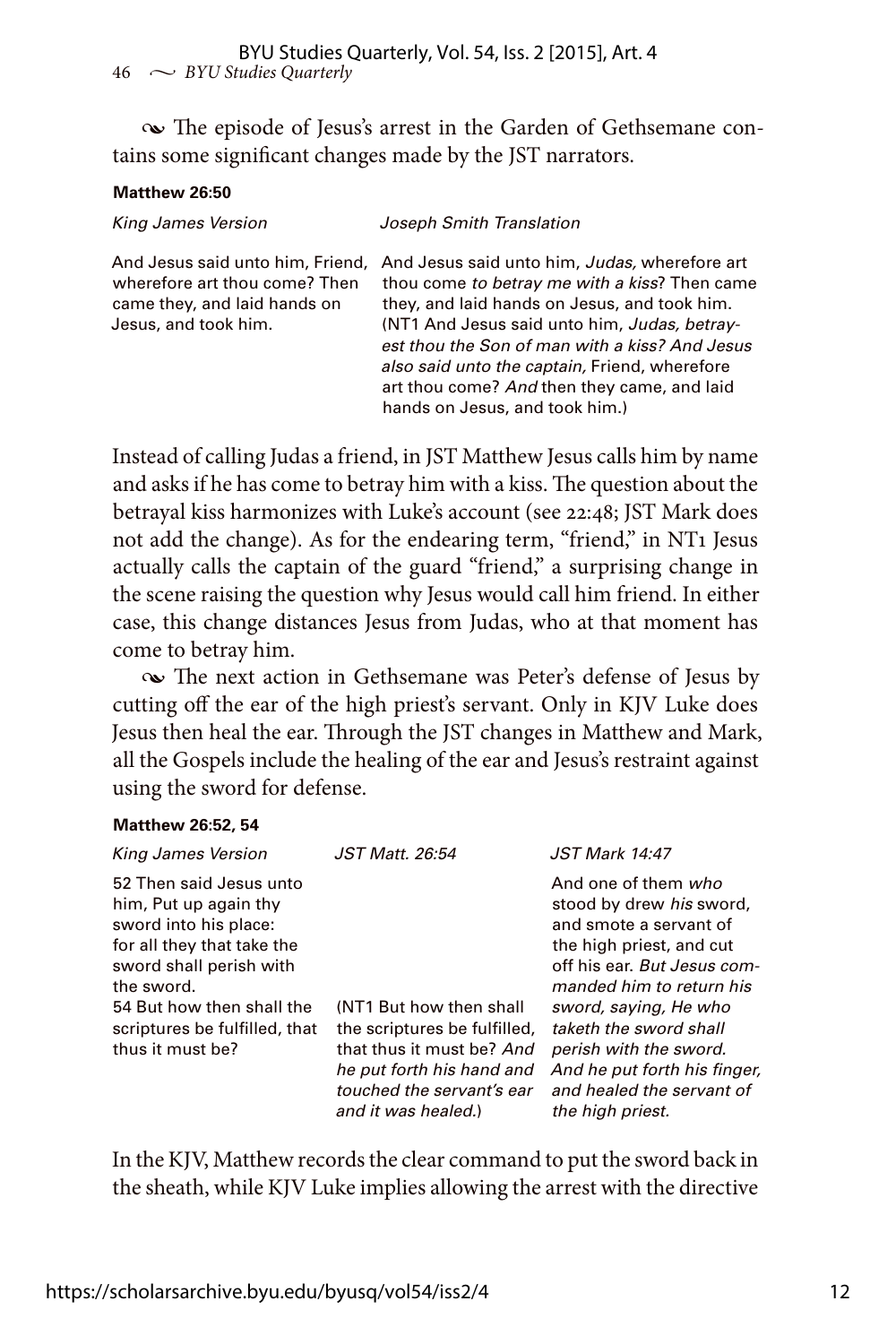"suffer ye thus far"  $(22:51).$ <sup>14</sup> The JST Mark narrator adds the command to return the sword, along with the counsel that whoever fights by the sword shall perish with it, which parallels the KJV Matthew passage. The JST narrators in Matthew and Mark add the healing of the servant's ear to correspond with Luke's account. Thus, a harmonization of this episode's two key actions is made among all the three synoptic Gospels.

There are thus several major tendencies noted among the JST narratorial changes to Jesus's characterization:

- emphasis on Jesus as the fulfillment of *written* prophecy
- descriptions of needing to come to Jesus for salvation
- some harmonization of actions so they are consistent across the Gospels
- additions of new characters asking Jesus questions, thereby fleshing out the contexts for some of Jesus's statements (these are not usually harmonized among all the Gospels)
- creation of bridges where there are gaps in the narrative, such as between Jesus's birth and ministry
- changes in certain relationships, such as between Jesus and Judas

While some of these changes to Jesus's characterization show some harmonization among the Gospels, more so in relation to Jesus's actions than his teachings, there is certainly no systematic effort to harmonize across all of them. Some introductions of new characters or settings are unique to a particular Gospel, even when the same episode is found in another Gospel. Thus, each Gospel story remains a unique testimony of Jesus's ministry.

# **John the Baptist**

John the Baptist is another major figure whose descriptions and actions are sometimes altered by the JST narrators, most notably in JST Matthew and Mark.

 $\infty$  One aspect that often comes out in the narratorial modifications is the reinforcement of John the Baptist's subservient role to Jesus. For

<sup>14.</sup> Other modern versions of Luke are more forceful: "No more of this!" The Gospel of John also includes this episode and follows Matthew closely in Jesus's command to sheath the sword (see John 18:11).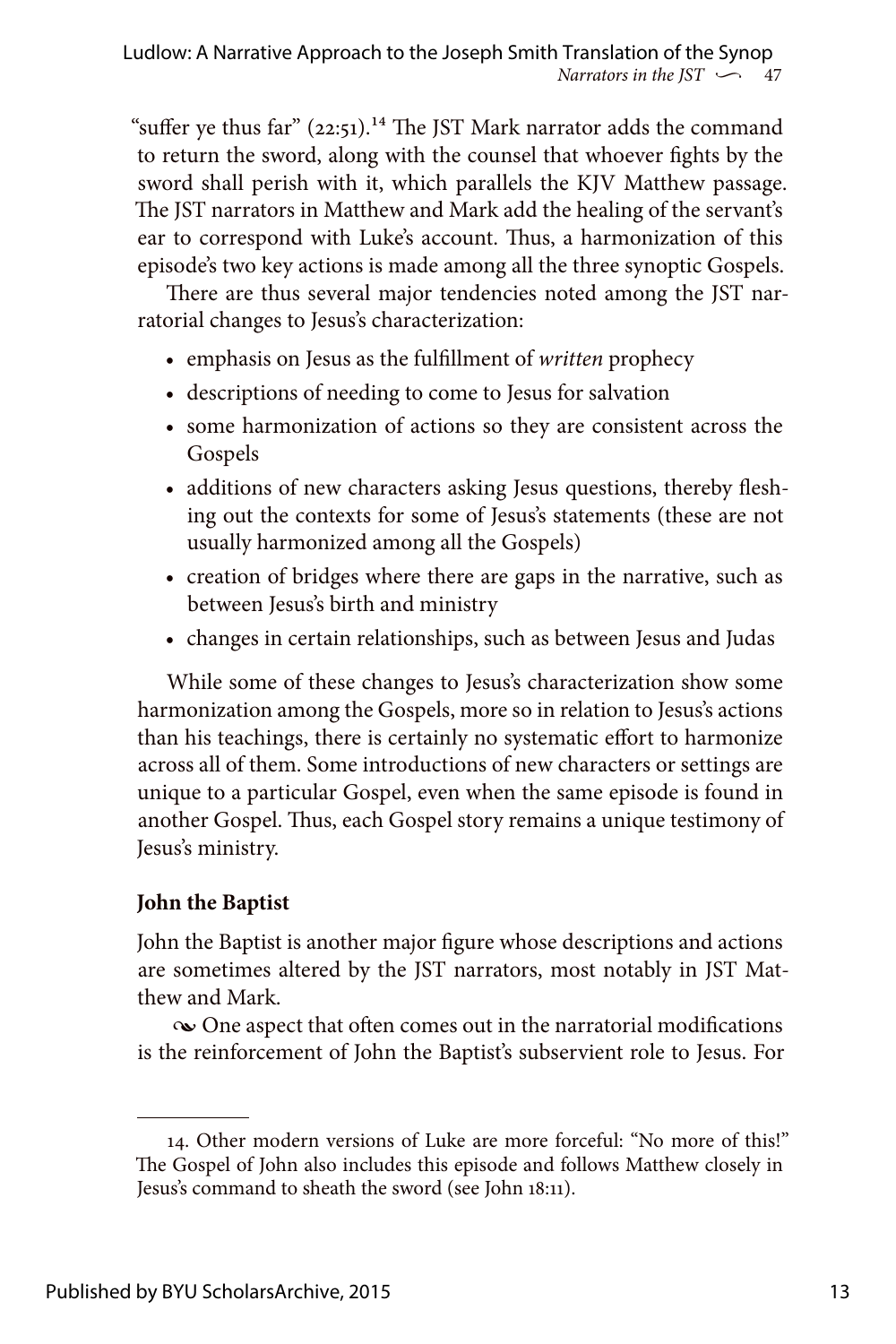example, John's deferential function of bearing record of Jesus as one coming after him with power to baptize with the Holy Ghost and fire was highlighted in JST Matthew 3:12 after John's acknowledgment that he was unworthy to even bear Jesus's shoes.<sup>15</sup>

#### **Matthew 3:12**

*King James Version Joseph Smith Translation*

Whose fan is in his hand, and he will throughly purge his floor, and gather his wheat into the garner; but he will burn up the chaff with unquenchable fire.

*And it is he of whom I shall bear record,* whose fan *shall be* in his hand, and he will thoroughly purge his floor, and gather his wheat into the garner; but *in the fullness of his own time* will burn up the chaff with unquenchable fire. *Thus came John, preaching and baptizing in the river of Jordan; bearing record, that he who was coming after him, had power to baptize with the Holy Ghost and fire.*

• A few verses later, at the relating of Jesus's baptism, the JST Matthew narrator makes a significant alteration to the story where it is John the Baptist who both sees the Spirit of God descending like a dove and hears the voice from heaven commanding him to listen to Christ.<sup>16</sup>

<sup>15.</sup> The JST in John also amplifies this subservient relationship between Jesus and John the Baptist: "He it is *of whom I bear record. He is that prophet, even Elias*, who coming after me is preferred before me, whose shoe's latchet I am not worthy to unloose, *or whose place I am not able to fill: for he shall baptize, not only with water, but with fire, and with the Holy Ghost*" (JST John 1:27).

<sup>16.</sup> This clarification is somewhat confirmed in JST Mark when the narrator adds to the end of the episode: "*And John bare record of it"* (1:11). These changes may be a harmonization with John the Baptist's testimony in the Gospel of John where it is related: "And John bare record, saying, *When he was baptized of me*, I saw the Spirit descending from heaven like a dove, and it abode upon him. And I knew him: *for* he *who* sent me to baptize with water, the same said unto me, Upon whom thou shalt see the Spirit descending, and remaining on him, the same is he *who* baptizeth with the Holy Ghost. And I saw, and bare record that this is the Son of God" (JST John 1:32–34). Luke makes no change, perhaps because in Luke the opening of the heavens seems to be in response to Jesus's prayer, not the baptism. Plus both Luke and Mark have God's words directed at Jesus, "thou art," rather than as in Matthew to others, "this is."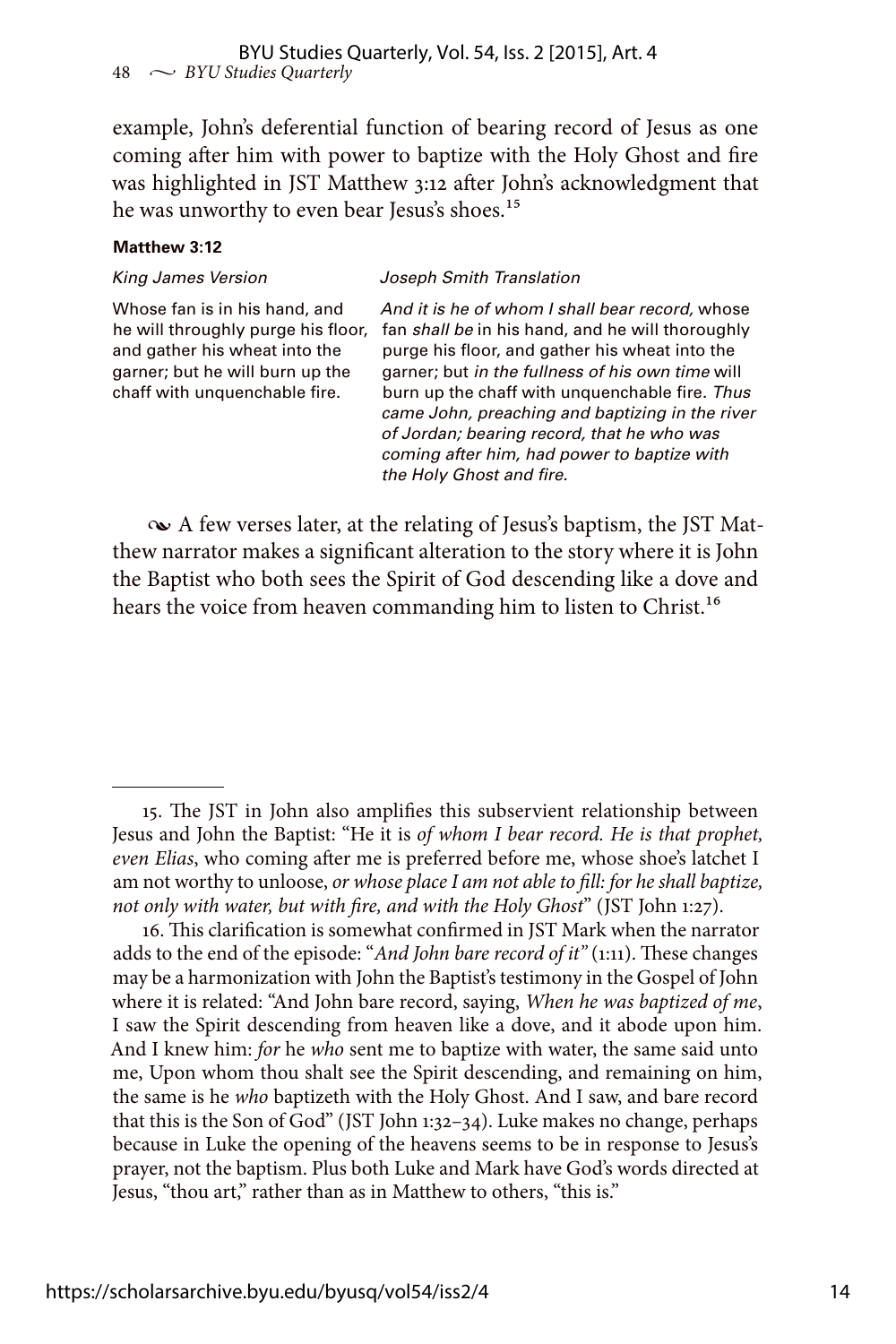### **Matthew 3:16–17**

16. And Jesus, when he was baptized, went up straightway out of the water: and, lo, the heavens were opened unto him, and he saw the Spirit of God descending like a dove, and lighting upon him: 17. And lo a voice from heaven, saying, This is my beloved Son, in whom I am well pleased.

### *King James Version Joseph Smith Translation*

16. And Jesus, when he was baptized, went up straightway out of the water: *and John saw,* and, *lo!* the heavens were opened unto him, and he saw the Spirit of God descending like a dove, and lighting upon *Jesus*:

17. And lo! *he heard* a voice from heaven, saying, this is my beloved Son, in whom I am well pleased; *hear ye him.*

(NT1 16. And Jesus, when he was baptized, went up straightway out of the water: *and John saw,* and *lo!* the heavens were opened unto him *(John),* and he saw the Spirit of God descending like a dove, and lighting upon *Jesus*:)

 $\infty$  As another indication of the close relationship between Jesus and John the Baptist, the JST Matthew narrator makes a significant change regarding *who* received angels to strengthen him after Jesus's fasting and temptations. Instead of angels coming to strengthen Jesus, Jesus sent them to John because he had heard that John was cast into prison. So the angels "*came and ministered unto him*" (JST Matt. 4:12; JST Mark does not make the change, and the Gospel of Luke does not include any visitation of angels after Jesus's temptations).

• At the transfiguration experience, the JST narrators in Matthew and Mark add to the story considerably to explain how John the Baptist is part of this episode. According to the JST Matthew narrator, the identification of "Elias" is explained as actually two people: one who had already come to prepare the way before Jesus and who was taken by others and killed (John the Baptist), and another who would come to restore all things (Elijah). $17$ 

<sup>17.</sup> The JST in John also identifies an Elias who would restore all things but in another setting: the episode where people ask John the Baptist if he was that Elias: "And they asked him, *saying, How* then art thou Elias? And he *said*, I am not *that Elias who was to restore all things*" (JST John 1:21). Also a little later: "Why baptizest thou then, if thou be not *the* Christ, nor Elias *who was to restore all things*, neither that prophet?" (JST John 1:25).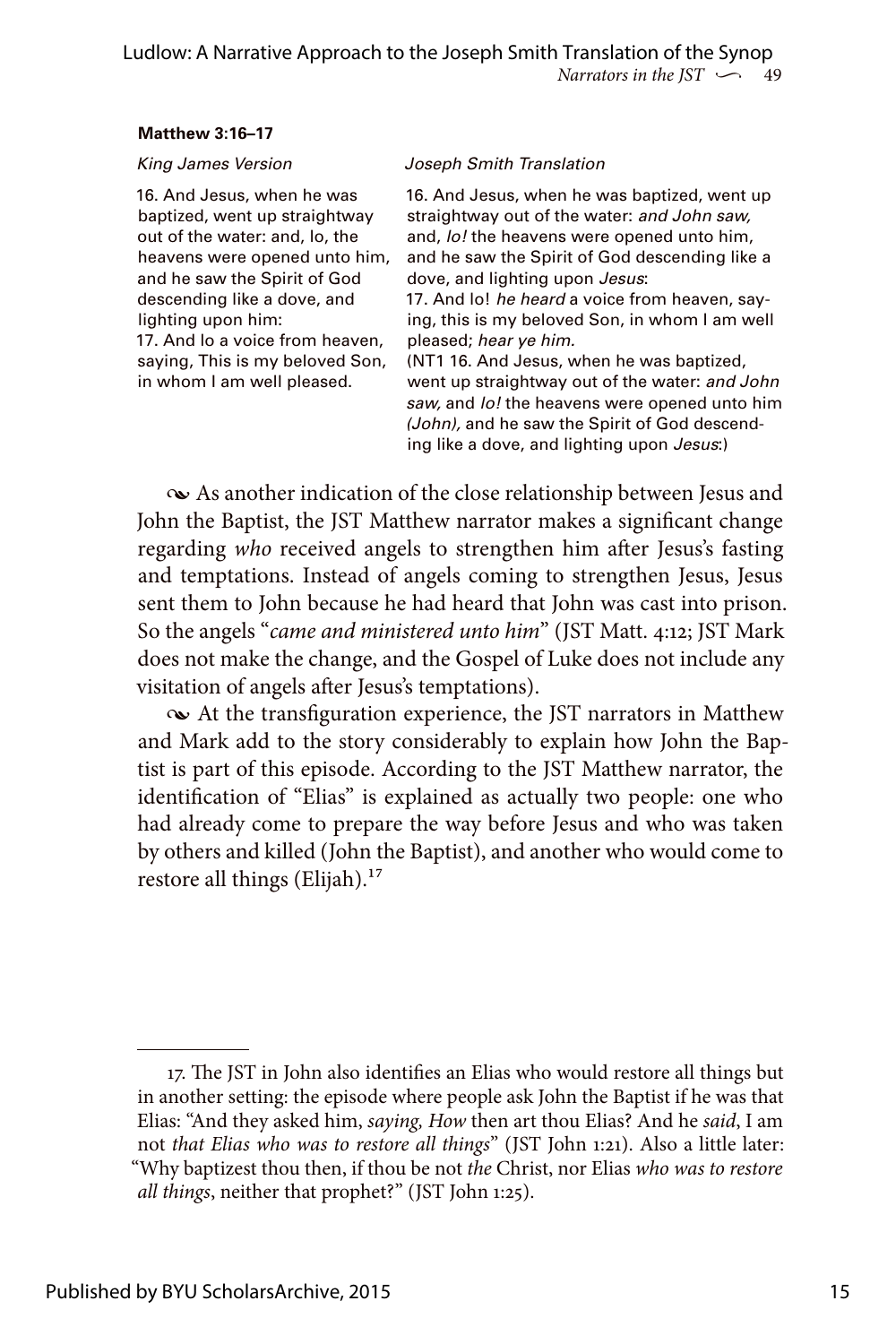#### **Matthew 17:12–13**

12. But I say unto you, That Elias is come already, and they knew him not, but have done unto him whatsoever they listed. Likewise shall also the Son of man suffer of them. 13 Then the disciples understood that he spake unto them of John the Baptist.

#### *King James Version Joseph Smith Translation*

12. *And again* I say unto you, That Elias *has* come already, *concerning whom it is written, Behold I will send my messenger and he shall prepare the way before me;* and they knew him not, *and* have done unto him whatsoever they listed. Likewise shall also the Son of man suffer of them. 13 *But I say unto you, Who is Elias? Behold, this is Elias whom I send to prepare the way before me.* Then the disciples understood that he spake unto them of John the Baptist *and also of another which should come and restore all things, as it is written by the prophets.*

In JST Mark, the narrator states that "there appeared unto them Elias with Moses, *or in other words, John the Baptist and Moses*" (JST Mark 9:4).<sup>18</sup> It is unclear what happened to Elijah in the discussion of JST Mark. (Luke does not have a discussion about Elias.)

Thus, in the case of changes related to the characterization of John the Baptist, there does not seem to be the same harmonizing tendency among the JST narrators as found in their characterization of Jesus. The JST Luke narrator does not make significant changes related to John the Baptist's characterization, and while JST Matthew and JST Mark both make noteworthy changes, there is not a focus on harmonization.

A close reading of the narrative changes in the JST in relation to John the Baptist reveals subtle ways the narrator changes how the implied reader will perceive John the Baptist. The JST narrator strengthens John's subservient status while also making him the primary participant in more heavenly manifestations. Thus, his spiritual status is elevated by his participation in additional experiences, but his words reveal his secondary status to Jesus.

<sup>18.</sup> Jesus's dialogue in the JST continues to emphasize the preparatory role of this Elias in subsequent verses as one who "cometh first, and *prepareth* all things; and *teacheth you of the prophets* . . . *and even* as it is written of him; *and he bore record of me, and they received him not. Verily this was Elias*" (JST Mark 9:12–13).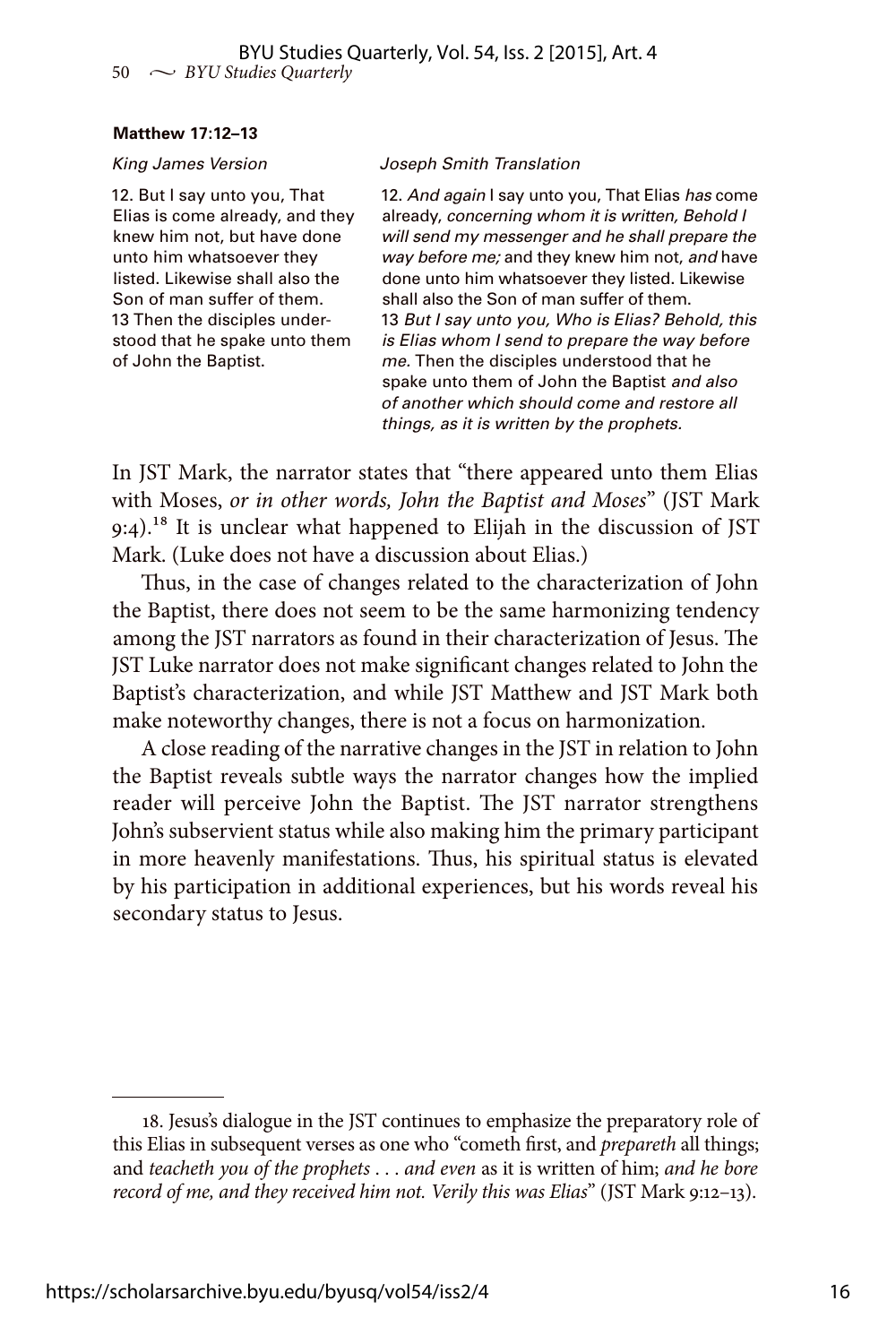# **Apostles**

The characterization of the Apostles in the synoptic Gospels shows some changes by the JST narrators especially in relation to Jesus.19

• Within the Sermon on the Mount in the JST, the Apostles ask Jesus a question that elicits further counsel from him. This JST narratorial addition is interesting for two reasons: first, it interrupts Jesus's free-flowing sermon with a question from the Apostles, and, second, it includes a saying of Jesus about receiving justly from one's father, but in the context of challenges the Apostles might face from unbelievers or at least those who lack faith that God could respond to them:

*And then said his disciples unto him, They will say unto us, We ourselves are righteous and need not that any man should teach us. God, we know, heard Moses and some [of] the prophets; but us he will not hear.*

*And they will say, We have the law for our salvation, and that is sufficient for us.*

*Then Jesus answered, and said unto his disciples, Thus shall ye say unto them,*

*What man among you, having a son, and he shall be standing out, and shall say, Father, open thy house that I may come in and sup with thee, will not say, Come in, my son; for mine is thine, and thine is mine?* Or what man is there *among* you, *who* if his son ask bread, will he give him a stone? (JST Matt. 7:14–18)

 $\sim$  The woman anointing Jesus was an episode among several where the Apostles lacked understanding.<sup>20</sup> The NT<sub>1</sub> JST version of Matthew shows changes in 26:10 that are sharper toward the Apostles. Here not only did they not understand Jesus's sayings but had evil thoughts toward the woman. In addition, the JST Matthew narrator has underscored Jesus's ability to know their hearts and to criticize their evil thoughts: "And when *they had thus reasoned among themselves, and understood* 

<sup>19.</sup> In Jesus's first calling of some of the Apostles in Matthew, before he invites them to follow him, he identifies himself by stating, "*I am he of whom it is written by the prophets*" (JST Matt. 4:19). This small clause removes the ambiguity of whether the Apostles knew who Jesus was before he invited them to follow him. However, the JST of Mark does not make such an addition in its parallel version of this account. (Luke does not have a parallel.)

<sup>20.</sup> As another example of the Apostles not understanding what Jesus was teaching, the JST Mark narrator adds the fact that Peter, James, and John "asked him many questions concerning his saying" as a prelude to the Mount of Transfiguration experience (JST Mark 9:2).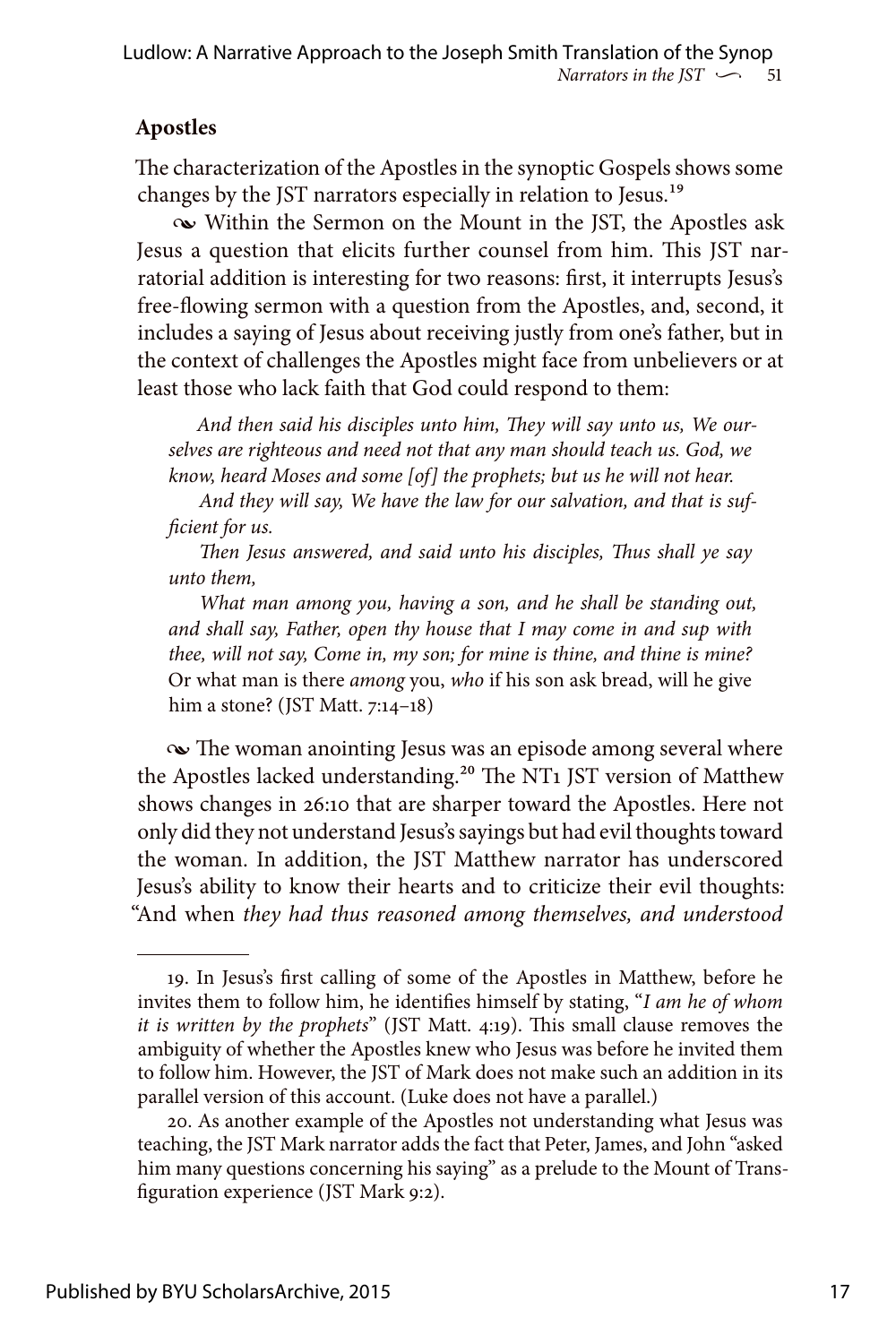*not, Jesus knowing their hearts*, he said unto them, Why trouble you the woman *and from whence is this evil in your hearts*? for verily I say unto you, she hath wrought a good work upon me."

• The JST Luke narrator adds a new application of Jesus's statement "But he that denieth me before men shall be denied before the angels of God" (12:9) by turning the focus on his own disciples who somehow have spoken evil of Jesus. "*Now his disciples knew that he said this, because they had spoken evil against him before the people; for they were afraid to confess him before men. And they reasoned among themselves, saying, He knoweth our hearts, and he speaketh to our condemnation, and we shall not be forgiven. But he answered them*, and *said unto them*, Whosoever shall speak a word against the Son of man, *and repenteth*, it shall be forgiven him: but unto him *who* blasphemeth against the Holy Ghost it shall not be forgiven *him*" (JST Luke 12:10–12). This narratorial addition is unexpected because we have no account in the text of Jesus's disciples, including the Apostles, speaking evil against him because they were afraid to confess him before men. It also changes the rationale for Jesus's next statement—that the sin of speaking against the Son of man can be forgiven through repentance because his disciples had begun thinking they could not be forgiven for their past actions. It is an additional example of the Apostles' and other followers' early weakness. Other JST examples show that the Apostles were often afraid or filled with fear (see JST Mark 9:34 and JST Luke 8:23). They also frequently lacked understanding, yet, the JST Matthew narrator states, through experience they gained greater understanding of Jesus's exalted nature:

### **Matthew 23:39**

For I say unto you, Ye shall not see me henceforth, till ye shall say, Blessed is he that cometh in the name of the Lord.

#### *King James Version Joseph Smith Translation*

For I say unto you, *that you* shall not see me henceforth, *and know that I am he of whom it is written by the prophets, until you* shall say, Blessed is he *who* cometh in the name of the Lord, *in the clouds of heaven, and all the holy angels with him. Then understood his disciples that he should come again on the earth, after that he was glorified and crowned on the right hand of God.*

Within this JST emendation, the narrator has amplified Jesus's status as the object of the prophets' writing, and one who would return in the clouds with angels after his glorification on the right hand of God. It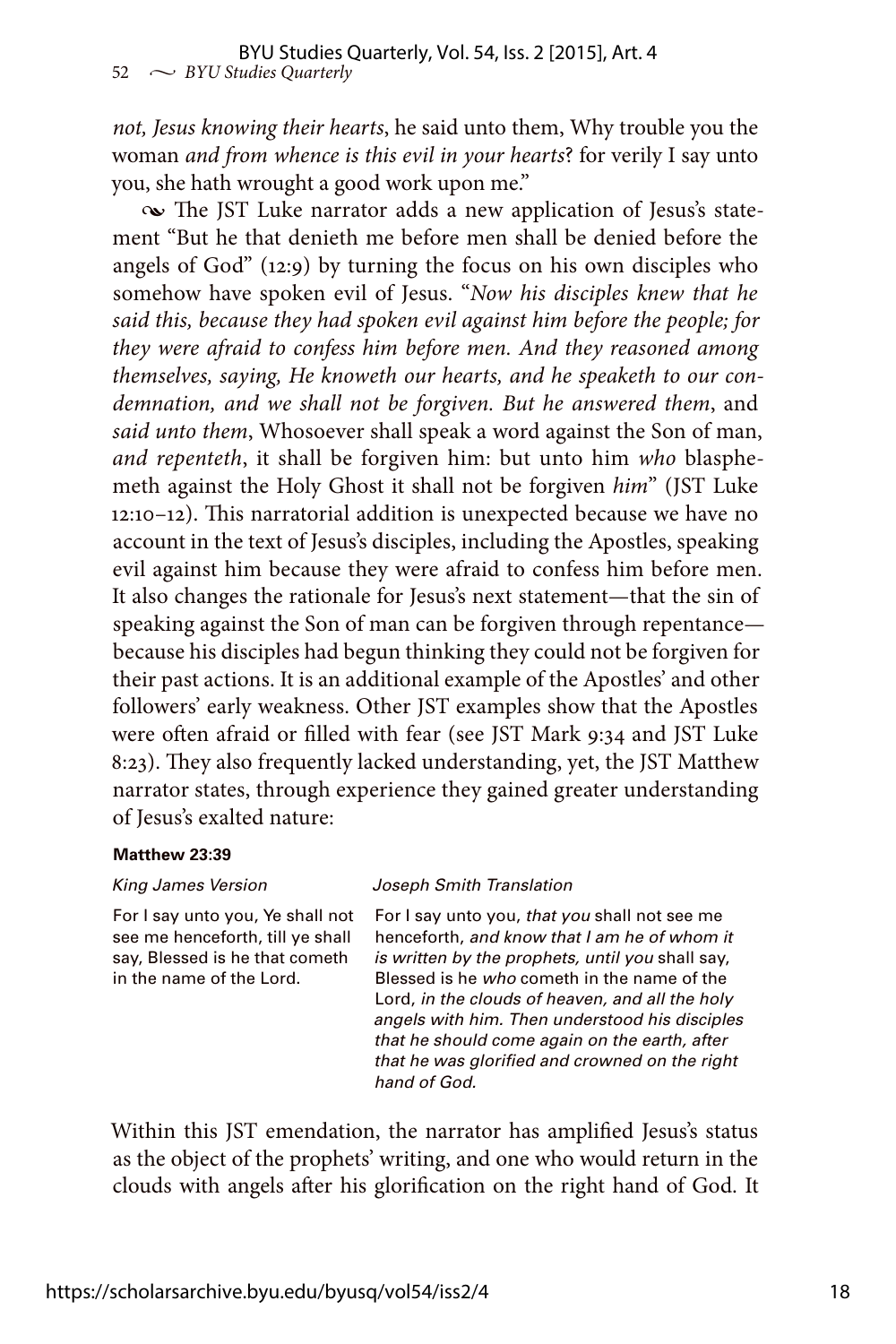also specifically states that the Apostles grew to understand these facts about Jesus,<sup>21</sup> especially Jesus's second coming, which is not explicit in the KJV.<sup>22</sup>

• The accounts of Jesus and the Apostles in Gethsemane receive some significant changes to their narrative in the JST, thereby affecting the Apostles' characterization. In Gethsemane, JST Mark states that it was actually the disciples who began to be sore amazed, not Jesus, and the narrator gives some of the rationale for their strong feelings: wondering whether Jesus was in fact the Messiah. "*And the disciples began to be sore amazed, and to be very heavy, and to complain in their hearts, wondering if this be the Messiah.* And *Jesus, knowing their hearts,* he *said*  to his disciples, Sit *you* here, while I shall pray. And he taketh with him Peter and James and John, and *rebuked them*" (14:32–33). It is unclear why these three Apostles were rebuked. Was it because they themselves were doubtful or because they were the leaders of the others and had not taught them sufficiently?

• There is another change in the Gethsemane episode where the narrator breaks up Jesus's free-flowing speech: "Watch ye and pray, lest ye enter into temptation. The spirit truly is ready, but the flesh is weak" (Mark 14:38). The JST Mark narrator splits the two clauses between two speakers. "Watch ye and pray, lest ye enter into temptation. *And they said unto him,* the spirit truly is ready, but the flesh is weak" (JST Mark 14:38). In this case, Jesus makes the first statement, and, presumably Peter, James, and John make the second statement attesting to the difficulty they have staying awake.<sup>23</sup>

23. But note that JST Matthew NT1 26:41 specifically adds "he said unto them" between the two clauses, thus keeping Jesus as the speaker of both but

<sup>21.</sup> In the next Matthean episode in the JST, Jesus questions the understanding of the Apostles: "Do you not understand them?" (JST Matt. 24:2). This is also found in JST Mark: "See you not all these things and do you not understand them?" (13:2). JST Luke does not include Jesus's statement but does clarify that "they" refers to "the disciples" who asked Jesus about the timing of the events he prophesied (see 21:7).

<sup>22.</sup> In the parallel passage in Luke, the JST changes are different: "Behold, your house is left unto you desolate: and verily I say unto you, Ye shall not *know* me, *until ye have received from the hand of the Lord a just recompense for all your sins*; until the time come when ye shall say, Blessed is he *who* cometh in the name of the Lord" (JST Luke 13:35). Instead of the Apostles being the audience and coming to better understand Jesus's role, the audience seems to be the Jews who will receive punishment from the Lord for their sins.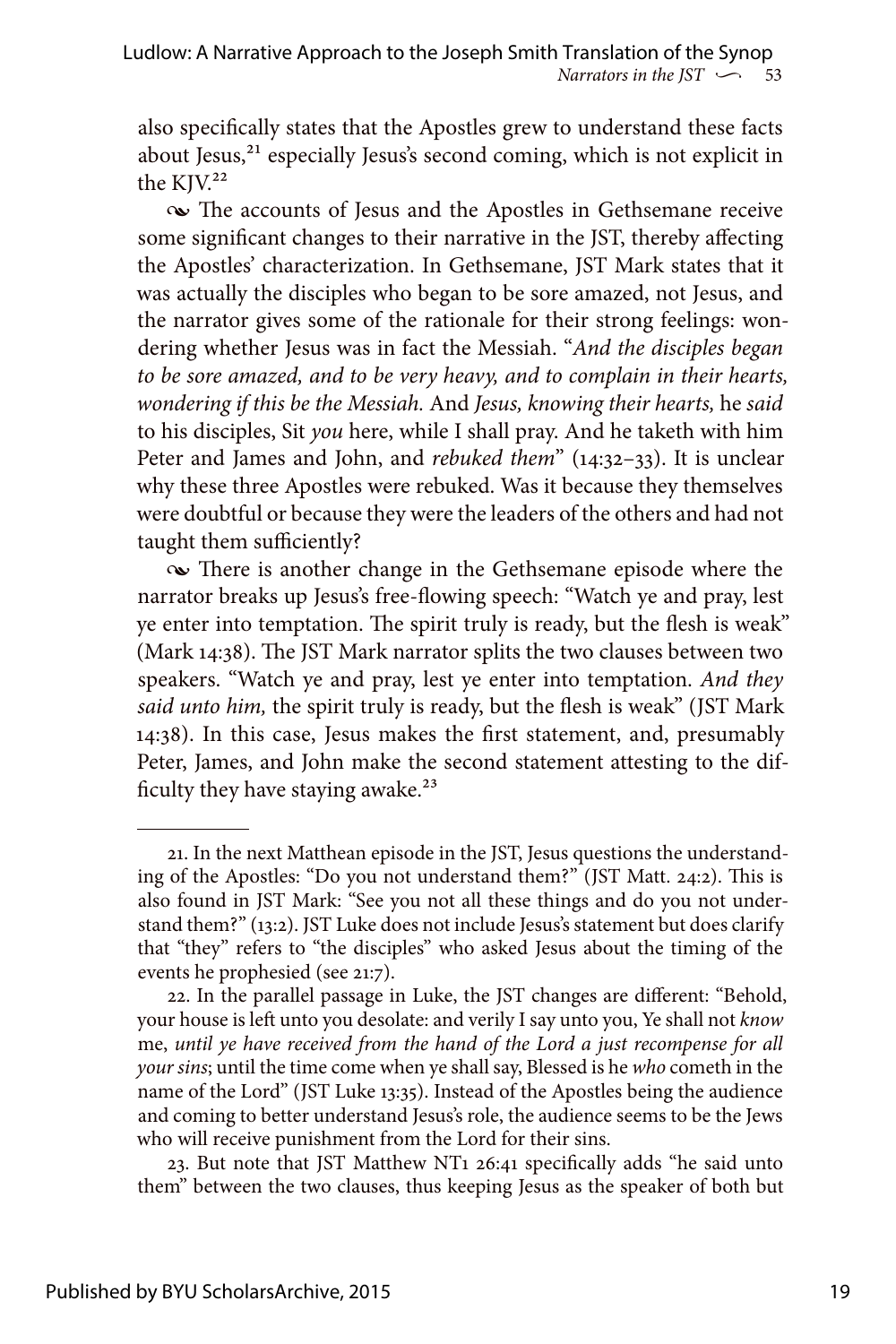• Regarding the events in Gethsemane, the JST Matthew narrator inserts a clause that slightly adds to the plot related to the Apostles. When Jesus stated, "Sleep on now," the JST narrator in Matthew 26:45 "supplies the missing continuity. In NT1 we read, 'and they did so. And when they awoke, Jesus saith unto them.' NT2.2 expresses it differently: 'And after they had slept he said unto them, Arise' [JST Matt. 26:46]. Again, it is interesting to see that the Prophet inserted the same thought into each account, although not in identical words and not in the same location."<sup>24</sup>

• One last event in Gethsemane was the fleeing of the disciples from the arresting party (and consequently from Jesus). The JST Mark narrator adds a brief clause that may give the rationale for why they fled: they heard Jesus's statement that "the scripture must be fulfilled" as related in the previous verse. JST Mark 14:50 begins, "And *the disciples, when* they *heard this saying,* all forsook him, and fled." The addition of "when they heard this saying" [that "the scripture must be fulfilled"] may suggest that it was at that moment they remembered the scripture passage Jesus had prophetically recited for them at the Last Supper: "I will smite the shepherd, and the sheep shall be scattered" (Mark 14:27 referring to Zech. 13:7).

• As the chief Apostle, Peter is sometimes singled out for additional descriptions by the JST narrators. Interestingly, it is often not in a positive light, since he is rebuked additional times in the JST beyond the rebukes recorded in the KJV. In the episode about whether Jesus should pay tribute, instead of Jesus "preventing" (or preceding) Peter from entering the house, Jesus "rebukes" him (JST Matt. 17:25). In JST Mark 10:31–32, following Jesus's statement that "*there are* many *who make themselves* first *that* shall be last; and the last first," the JST Mark narrator adds, "*This he said, rebuking Peter*." These JST additions are consistent with how Jesus repeatedly rebukes Peter and sometimes the other Apostles because he knows their hearts.25

• The JST Mark narrator gives insight into the characterization of Judas in the encounter between him and Jesus at the Last Supper. Jesus

splitting them with a narrative interjection.

<sup>24.</sup> Jackson and Jasinski, "Process of Inspired Translation," 50–51.

<sup>25.</sup> A probable harmonization related to Peter's denial is when the JST Mark narrator adds that he "*went out, and fell upon his face, and* wept *bitterly*" (14:72), similar to the use of the adjective "bitterly" in Matthew and Luke.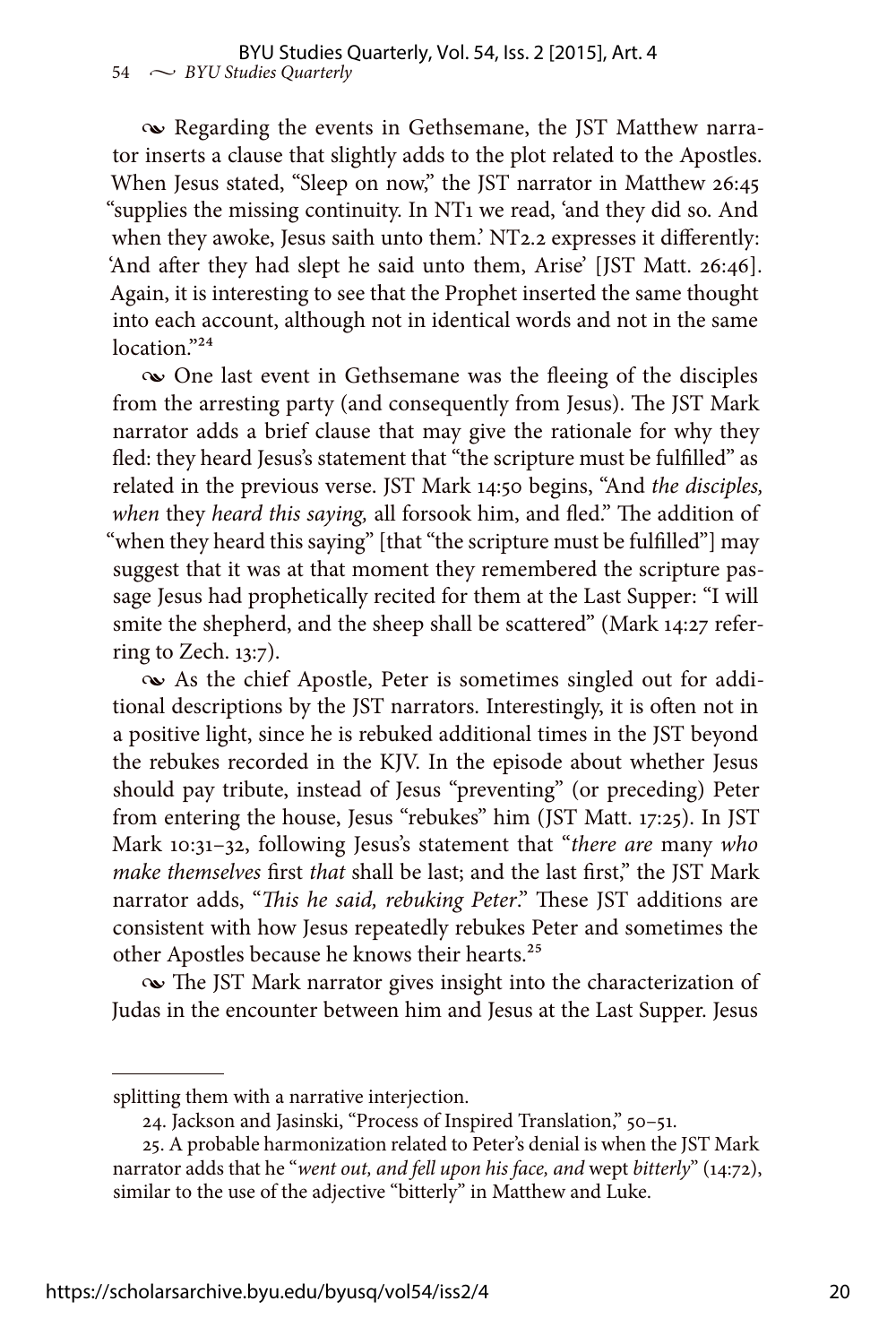stated, "But after that I am risen, I will go before you into Galilee. *And he said unto Judas Iscariot, what thou doest, do quickly; but beware of innocent blood. Nevertheless, Judas Iscariot, even one of the twelve, went unto the chief priests to betray Jesus unto them; for he turned away from him, and was offended because of his words. And when the chief priests heard of him, they were glad, and promised to give him money; and he sought how he might conveniently betray Jesus*" (JST Mark 14:28). The narrator adds some significant words and phrases that guide how the text is to be read. Jesus warns Judas of "*innocent blood*. *Nevertheless*, *Judas . . . , even one of the twelve, went to betray Jesus*." The word *nevertheless* highlights Judas disregarding his Master's warning, and the word *even* emphasizes how far Judas is falling: from being one of the Twelve to betraying his Master. The narrator also gives the rationale for why Judas was doing this: he turned away from Jesus and was offended because of his words. The JST Mark narrator has also moved the account of Judas's meeting with the chief priests to during the Last Supper rather than before as in the KJV (see Mark 14:10–11), JST Matthew, and JST Luke.26

These examples of narratorial changes to the characterization of the Apostles, while showing some similar tendencies, like Jesus rebuking Peter multiple times or the Apostles frequently lacking understanding, show little harmonization among the Gospels. Each Gospel introduces new settings and characterizations regardless of the other Gospels, thereby preserving the individuality of each JST narrator.

<sup>26.</sup> There are some other examples of changing the narrative order in the JST. In telling the parable of the unmerciful servant and the debt, *when* the servant fell down and worshipped his lord is placed later by the JST Matthew narrator, thus changing the servant's act from one of petition to one of gratitude (see JST Matt. 18:26–27). Two other examples of changing the narrative order are found in the two manuscripts of JST Matthew 26, showing how these changes can develop even between the two JST Matthew versions. In Matthew 26:5, NT1 states, "Lest there be an uproar among the people, let us not do it on the feast day," while NT2.2 keeps it in the same order as the KJV: "Not on the feast day, lest there be an uproar among the people" (this is also the same order in JST Mark 14:2). The episode of the woman anointing Jesus provides another example: the phrase in which Jesus promises that the woman would be blessed through this act is at the end of the verse in NT1 but at the beginning in NT2.2.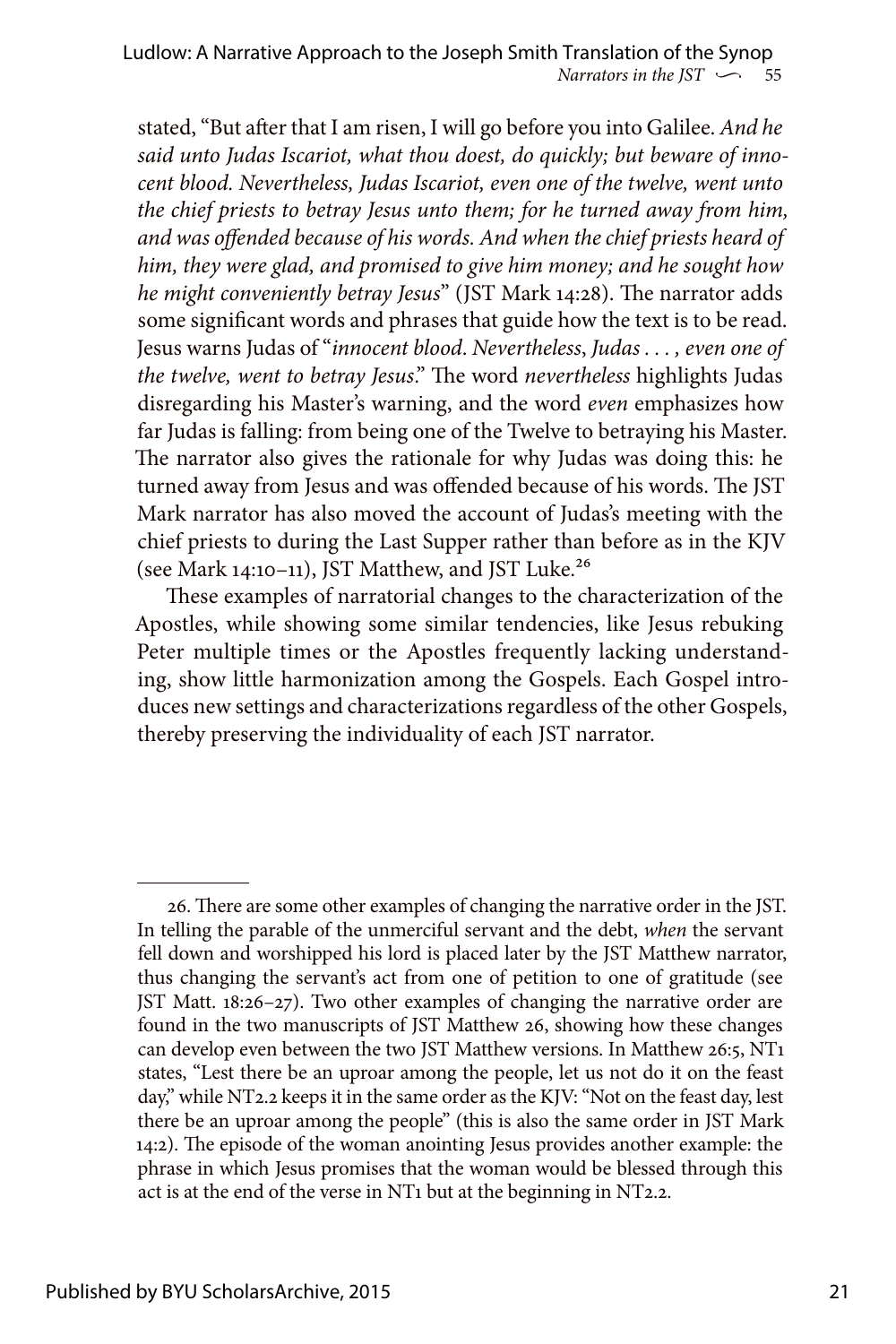# **Other Characters**

Other characters in the synoptic Gospels besides the Apostles sometimes have their characterization changed or revealed through statements and descriptions by the JST narrators, sometimes divulging a more omniscient narrator who knows the emotions and thoughts of the characters. Herod the Great asked his chief priests and scribes: "Where *is the place that is written of by the prophets in which* Christ should be born?" thereby reemphasizing Jesus being the fulfillment of written scripture. Then, the JST Matthew narrator gives insight into Herod's emotions at this moment: "*For he greatly feared, yet he believed not the prophets*" (JST Matt. 2:4). At the end of Jesus's life when Pilate was washing hands, the KJV narrator gives an ambiguous statement: "I am innocent of the blood of this just person: see ye to it" (Matt. 27:24). The JST Matthew narrator absolves Pilate of some of his responsibility by changing the last phrase to a command for them to leave Jesus alone: "I am innocent of the blood of this just person: see *that* ye *do nothing unto him*" (JST Matt. 27:24).

# **Other Narratorial Changes**

# **Definitions or Clarifications**

Besides characterization changes, there are several other examples of how the JST narrators change the story in each synoptic Gospel. One type of common change is when the JST narrator provides definitions or clarifying statements about terms or imagery for the reader. Examples of these definition statements are found throughout JST Matthew 24, the Olivet Discourse. Near the beginning, when using the phrase "end of the world," the JST Matthew narrator adds the parenthetical statement "(*or the destruction of the wicked, which is the end of the world*)" (JST Matt. 24:3; JST Mark 13:4 makes the same change). When talking about the abomination of desolation spoken of by Daniel the prophet, the JST Matthew narrator adds the clarifying clause: "*concerning the destruction of Jerusalem*" (JST Matt 24:15; JST Mark 13:14 makes the same change). In somewhat parallel fashion, JST Luke later makes the narratorial statement: "*Now these things he spake unto them concerning the destruction of Jerusalem*" (21:25); however, Luke does not mention Daniel's abomination of desolation<sup>27</sup>

<sup>27.</sup> The dialogue in the JST also clarifies the time period Jesus is talking about in Matthew 24:23: "*Behold those things I have spoken unto you concerning*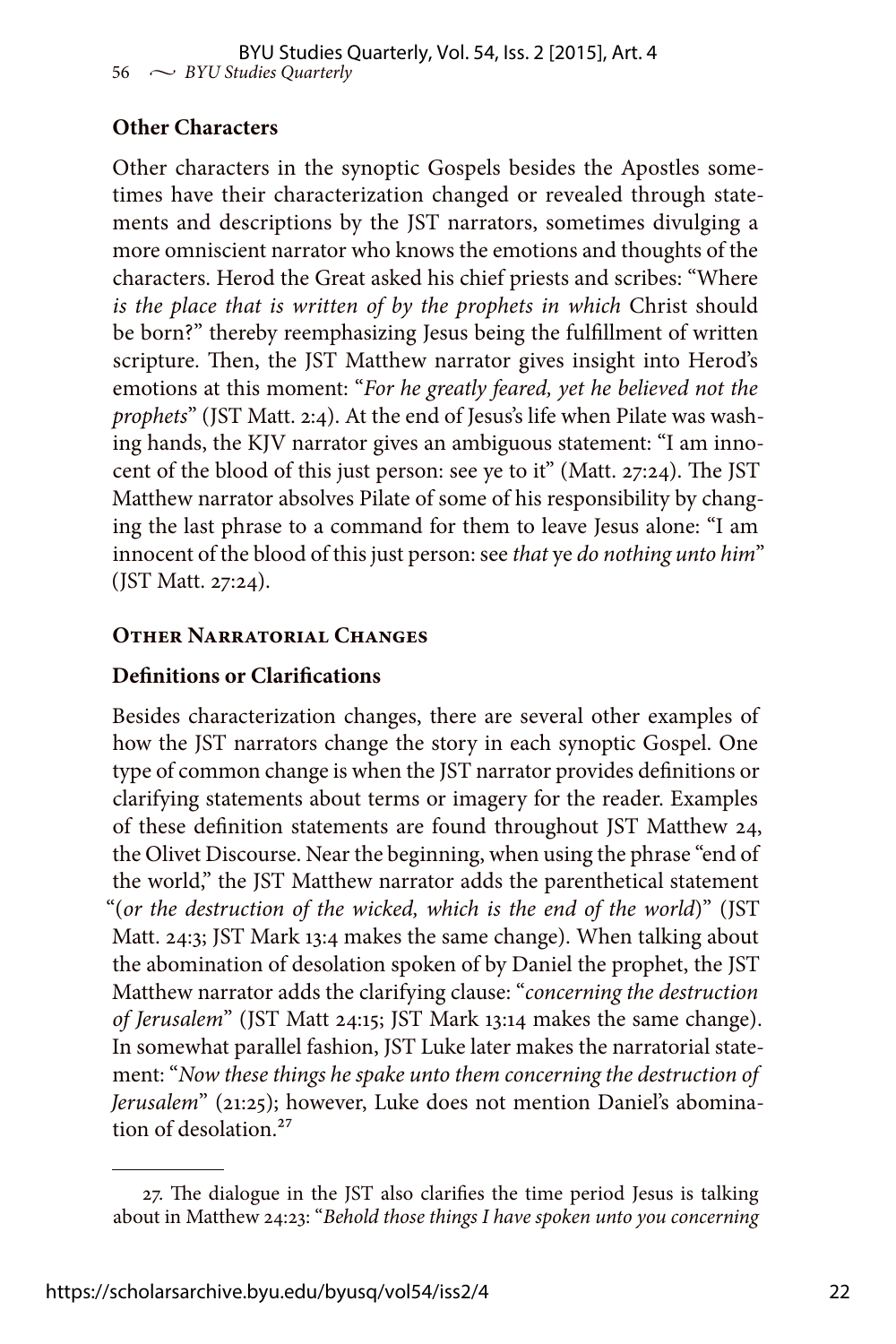One of the most personalized explanations was given to Theophilus by the JST narrator in Luke 3:13. This is the strongest example of a JST narrator being intrusive because he is speaking directly to Theophilus to give an explanation of a Jewish custom to a Gentile: "And he [John the Baptist] said unto them, Exact no more than that which is appointed *unto* you. *For it is well known unto you, Theophilus, that after the manner of the Jews, and according to the custom of their law, in receiving money in the treasury, that out of the abundance which was received was appointed unto the poor, every man his portion; and after this manner did the publicans also, wherefore John said unto them, Exact no more than that which is appointed you*."

In other places in JST Luke, the narrator defines many things using the word "signifying," perhaps as additional evidence of being more intrusive in Luke because it is to a gentile, less-experienced audience. "This man began to build, and was not able to finish*. And this he said, signifying there should not any man follow him, unless he was able to continue*" (JST Luke 14:30). "*These things he said, signifying; That which was written verily must all be fulfilled*" (JST Luke 14:35). The narrator also has Jesus explain the meaning of the imagery of the green and dry trees: "*This he spake, signifying the scattering of Israel, and the desolation of the heathen, or in other words, the Gentiles*" (JST Luke 23:31).<sup>28</sup> A longer clarification is expounded in Luke and Matthew to explain the obscure image of eagles gathering around the carcass:

Wheresoever the body is *gathered; or, in other words, whithersoever the saints are gathered,* thither will the eagles be gathered together, *or thither will the remainder be gathered together. This he spake signifying the gathering of his saints; and of angels descending and gathering the remainder unto them; the one from the bed, the other from the field, whithersoever he listeth. For verily there shall be new heavens and a new earth, wherein dwelleth righteousness. And there shall be no unclean* 

*the Jews, and again, after the tribulation of those days which shall come upon Jerusalem*, if any man shall say unto you, Lo! here is Christ, or there; believe *him* not" (JST Mark 13:20–21 basically has the same addition). Finally in this chapter, the JST narrator adds an allusion to a prophecy of Moses not even mentioned in the KJV related to the weeping and gnashing of teeth: "*And thus cometh the end of the wicked according to the prophecy of Moses, saying, They should be cut off from among the people; but the end of the earth is not yet, but by and by*" (JST Matt. 24:51).

<sup>28.</sup> JST Luke adds at least four cases when the Gentiles are highlighted, consistent with the Gospel at large (see JST Luke 3:4; 21:25, 32; 23:31).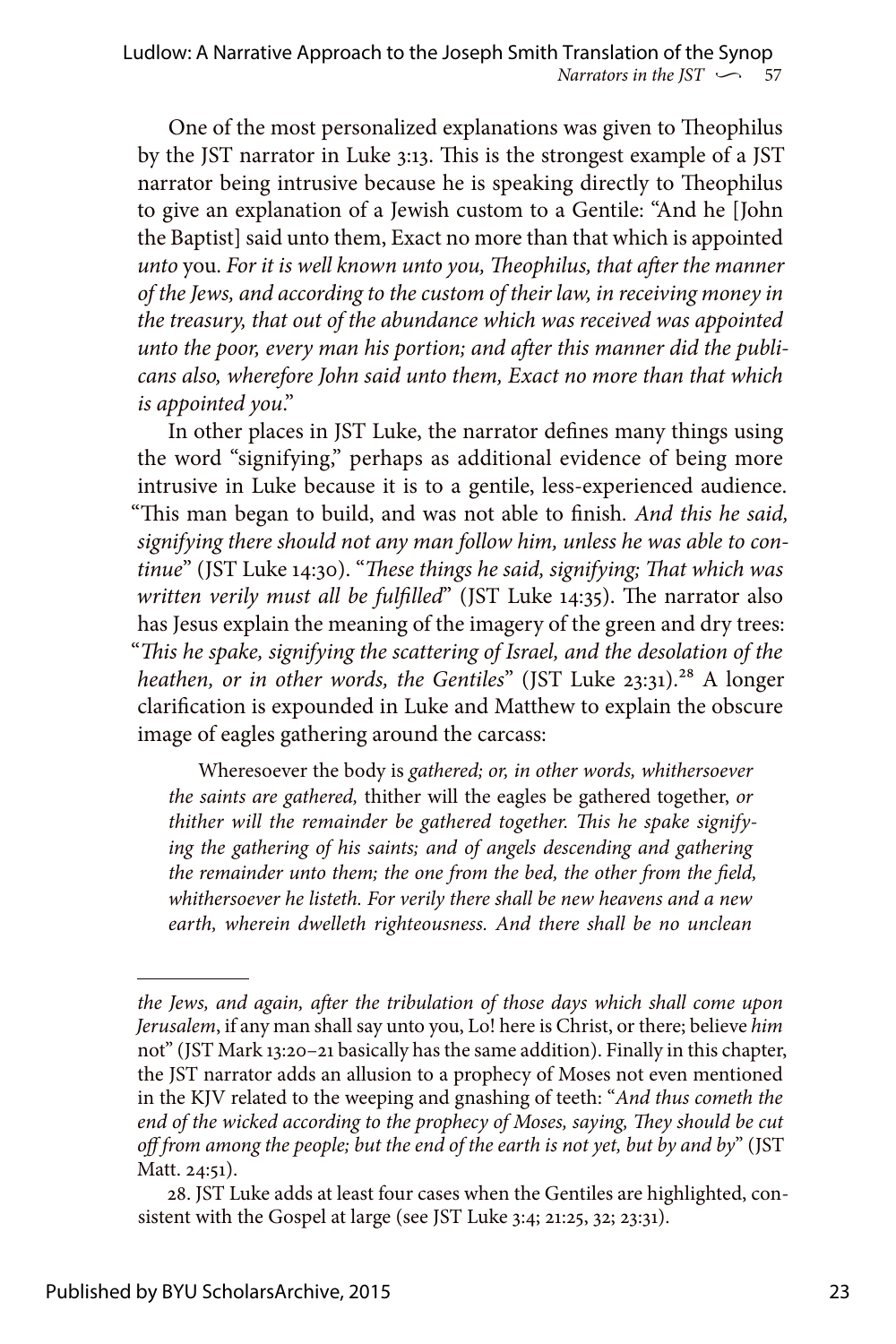*thing; for the earth becoming old, even as a garment, having waxed in corruption, wherefore it vanisheth away, and the footstool remaineth sanctified, cleansed from all sin.* (JST Luke 17:37)

Where Matthew also uses this metaphor, another long narratorial explanation by the JST narrator about this imagery is given, but it is not equal to Luke's:

*So likewise shall mine elect be gathered from the four quarters of the earth. And they shall hear of wars, and rumours of wars. Behold, I speak unto you for mine elect's sake. For nation shall rise against nation, and kingdom against kingdom; there shall be famine and pestilences and earthquakes in diverse places. And again, because iniquity shall abound, the love of men shall wax cold; but he that shall not be overcome, the same shall be saved. And again, this gospel of the Kingdom shall be preached in all the world, for a witness unto all nations, and then shall the end come, or the destruction of the wicked. And again shall the abomination of desolation, spoken of by Daniel the prophet, be fulfilled.* (JST Matt. 24:28)

So both these additions highlight the future gathering of the elect, but JST Luke emphasizes the cleansing of the earth and the establishment of a new earth and heaven, while JST Matthew focuses on the wars and calamities of the last days. Also, JST Matthew has moved some of the earlier verses of the chapter to this later location (for example, 24:6–7, 14).

Some additional examples of the JST narrator providing brief definitions or clarifications include "Rabbi *(which is master)*" (JST Matt. 23:7) and "dumb spirit *that is a devil*" (JST Mark 9:17). The narrator in JST Mark 12:27 explains how God is the God of the living, "*for he raiseth them up out of their graves*." When Jesus asked the Father to forgive "them," the JST Luke narrator identifies the direct object "them" as the soldiers who crucified him (see 23:34). JST Mark 9 has several passages where the JST narrator gives expanded explanations of imagery in Jesus's words about things like cutting off one's hand or foot if it becomes offensive (see 9:43, 45–48, 50). JST Matthew 16:25 explains the meaning of taking up one's cross. When the disciples in Emmaus are described as having their eyes "holden," the JST Luke narrator adds that the word means "*covered*, that they *could* not know him" (JST Luke 24:16).

# **Harmonization across the Gospels**

Another category of JST narratorial changes is harmonizations across the Gospels (some examples have already been noted above in the discussion on characterization changes). For example, KJV Matthew 16:4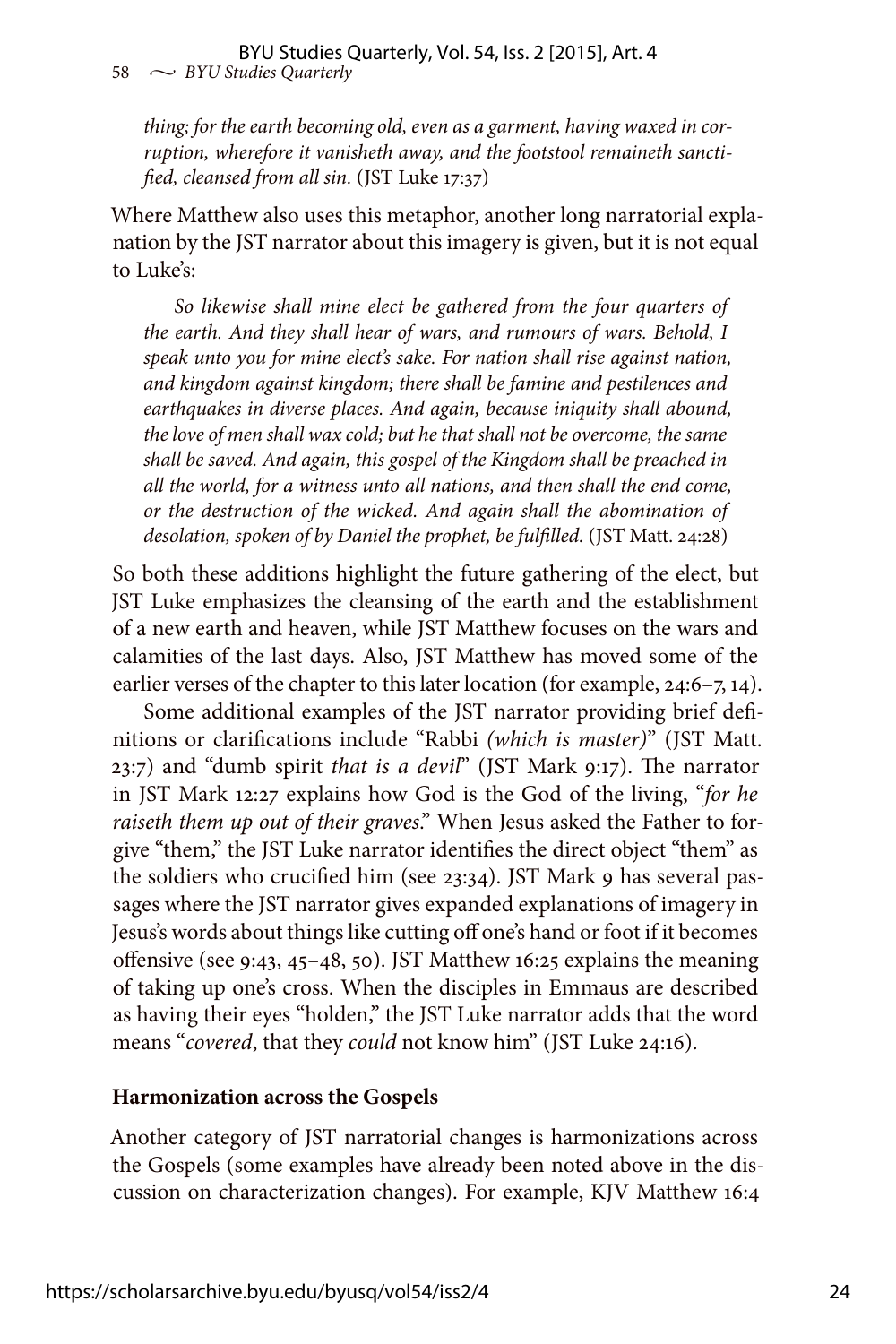mentions the sign of Jonah, but Mark's parallel passage omits it. (Luke 11:29 also mentions the sign of Jonah, but in a different setting.) However, JST Mark adds it to the narrative: "There shall no sign be given unto this generation, *save the sign of the prophet Jonah; for as Jonah was three days and three nights in the whale's belly, so likewise shall the Son of man be buried in the bowels of the earth*" (JST Mark 8:12). The specific revelation of the meaning of the sign of Jonah was in the second part of this addition, and it harmonizes with another Matthean passage, 12:40; thus the JST Mark narrator has harmonized with two passages of Matthew in one addition.

When relating the words that were placed above Jesus on the cross, the JST narrators in Matthew and Mark add the fact that the high priests ask Pilate to "*write that he said, I am king of the Jews. But Pilate said unto them, What I have written, I have written*" (JST Mark 15:26; compare JST Matt. 27:37). This addition harmonizes with the account in John 19:21–22. The JST narrator in Matthew further harmonizes with John by adding that the inscription was written in "*Greek, and Latin, and Hebrew*" and that it said "*Jesus of Nazareth, the King of the Jews*" (JST Matt. 27:37; compare John 19:19–20).

Another example of harmonization is in the scene at the tomb after Jesus's resurrection. Matthew and Mark both mention one angel or young man, but Luke mentions two young men. The JST narrators in all three Gospels identify two angels. The location where the two angels meet the women is also harmonized: outside the sepulcher by the rolled-away stone (incidentally, the JST narrator in the Gospel of John also describes two angels sitting on the stone, see JST John 20:1). In order to make this harmonization, the narrator in JST Mark shifted the women's entering the sepulcher until after the angels spoke to them. The JST Luke narrator moved the initial description of the two angels to earlier before the women went into the sepulcher (Matthew does not have the women enter the sepulcher to see where his body had been laid, but instead they encounter the risen Lord on their way to tell others; see 28:9).

In a smaller example of harmonization, the narrators in JST Mark and Luke add to Peter's confession of Christ to match more closely Matthew's account and thereby emphasize Jesus as the Son of God.

| Matthew 16:16             | <i>JST Mark 8:29</i>      | JST Luke 9:20           |
|---------------------------|---------------------------|-------------------------|
| "Thou art the Christ, the | "Thou art the Christ, the | "The Christ, the Son of |
| Son of the living God."   | son of the living God."   | God."                   |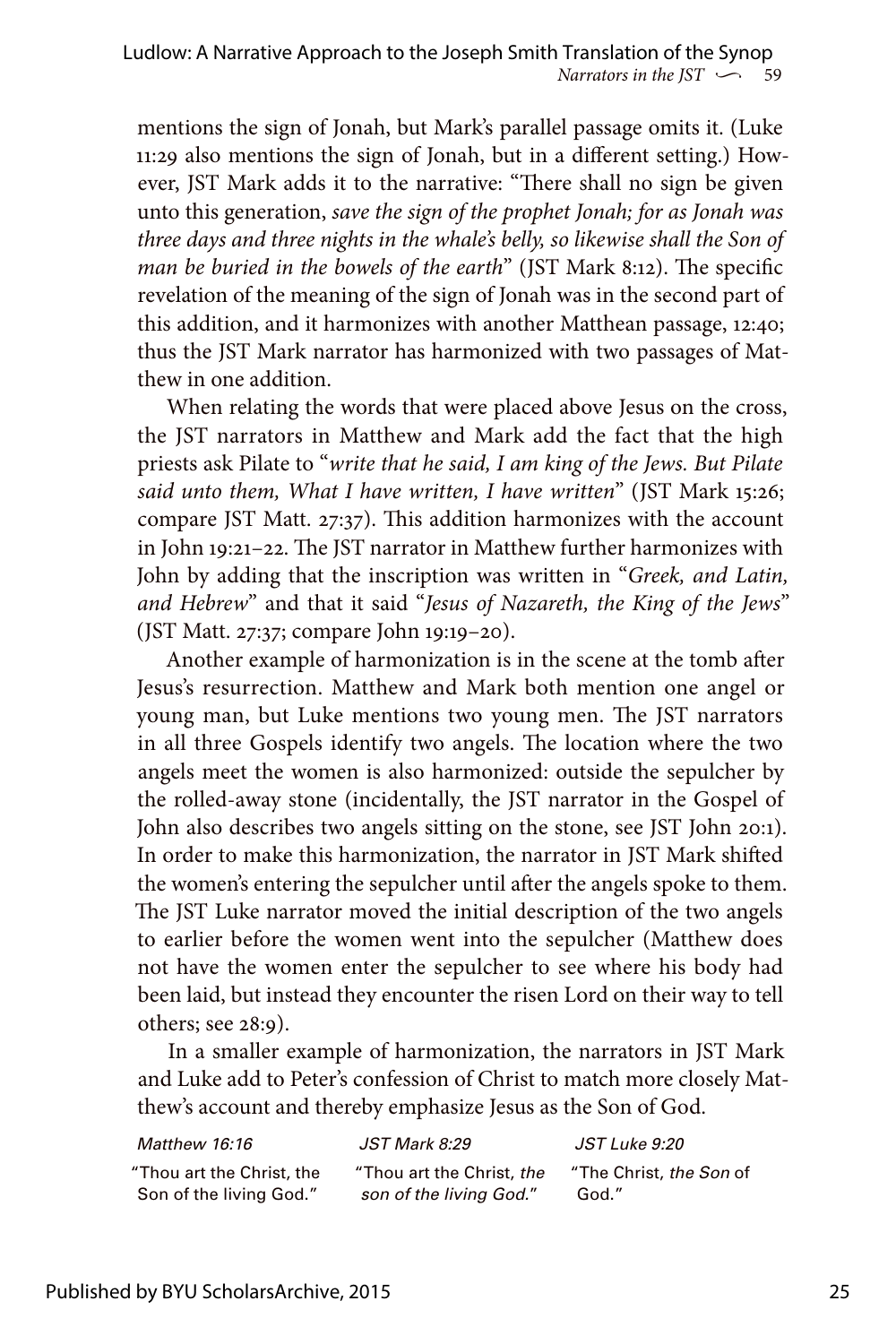When Jesus was on the cross, the JST Mark narrator harmonized one passage to match that of Matthew.

| Matthew 27:34                                                                                                        | JST Matthew 27:34 Mark 15:23                                                                                                     |                                                                                | <b>JST Mark 15:23</b>                                                                                                                |
|----------------------------------------------------------------------------------------------------------------------|----------------------------------------------------------------------------------------------------------------------------------|--------------------------------------------------------------------------------|--------------------------------------------------------------------------------------------------------------------------------------|
| They gave him<br>vinegar to drink<br>mingled with gall:<br>and when he had<br>tasted thereof, he<br>would not drink. | They gave him<br>vinegar to drink<br>mingled with gall:<br>and when he had<br>tasted the vinegar, it not.<br>he would not drink. | And they gave him<br>to drink wine min-<br>gled with myrrh:<br>but he received | And they gave him<br>to drink vinegar<br>mingled with <i>gall</i> :<br>and when he had<br>tasted the vinegar,<br>he would not drink. |

# **Narrative Transitions**

Another common feature of the JST narrators, especially in the Gospel of Mark, is to add small transitions to bridge the narrative action from one segment to the next. These transitions also function as clarifications of what is going on in the story. Examples include: "*Now Jesus knew this*" (JST Mark 3:23); "*And this he said unto them*" (JST Mark 3:30); "*While he was yet with them, and while he was yet speaking*" (JST Mark 3:31); "*And they, entering into the sepulchre, saw the place where they laid Jesus*" (JST Mark 16:8); "*Then began he to upbraid the people in every city wherein his mighty works were done, who received him not, saying*" (JST Luke 10:13). There was also one time where Jesus's response to his own question was added: "*I say unto you, Nay*" (JST Mark 4:21).

# **Conclusion**

Since Joseph Smith did not leave a record for why he made the changes he did, we are left with seeing the differences between the KJV and the JST and interpreting from there. One facet of the JST is its narrative; thus, we can examine the narrative features to appreciate what changes were made and perhaps arrive at a closer understanding of *why*. The narrator, as guide and information-giver, holds a good deal of power in a story; therefore, the narrator in each JST Gospel can reveal much about the characters, settings, and plot. We know that Joseph Smith had all the Gospels in front of him as part of this project, thus likely influencing him to harmonize certain parts, but he also proceeded sequentially through the KJV, which could potentially lower the amount of harmonization. At first I was inclined to believe there would be one consistent narratorial voice throughout the JST Gospels, since Joseph Smith mediated them all, but upon closer examination it becomes clear that Joseph Smith did not have the intention of creating one harmonized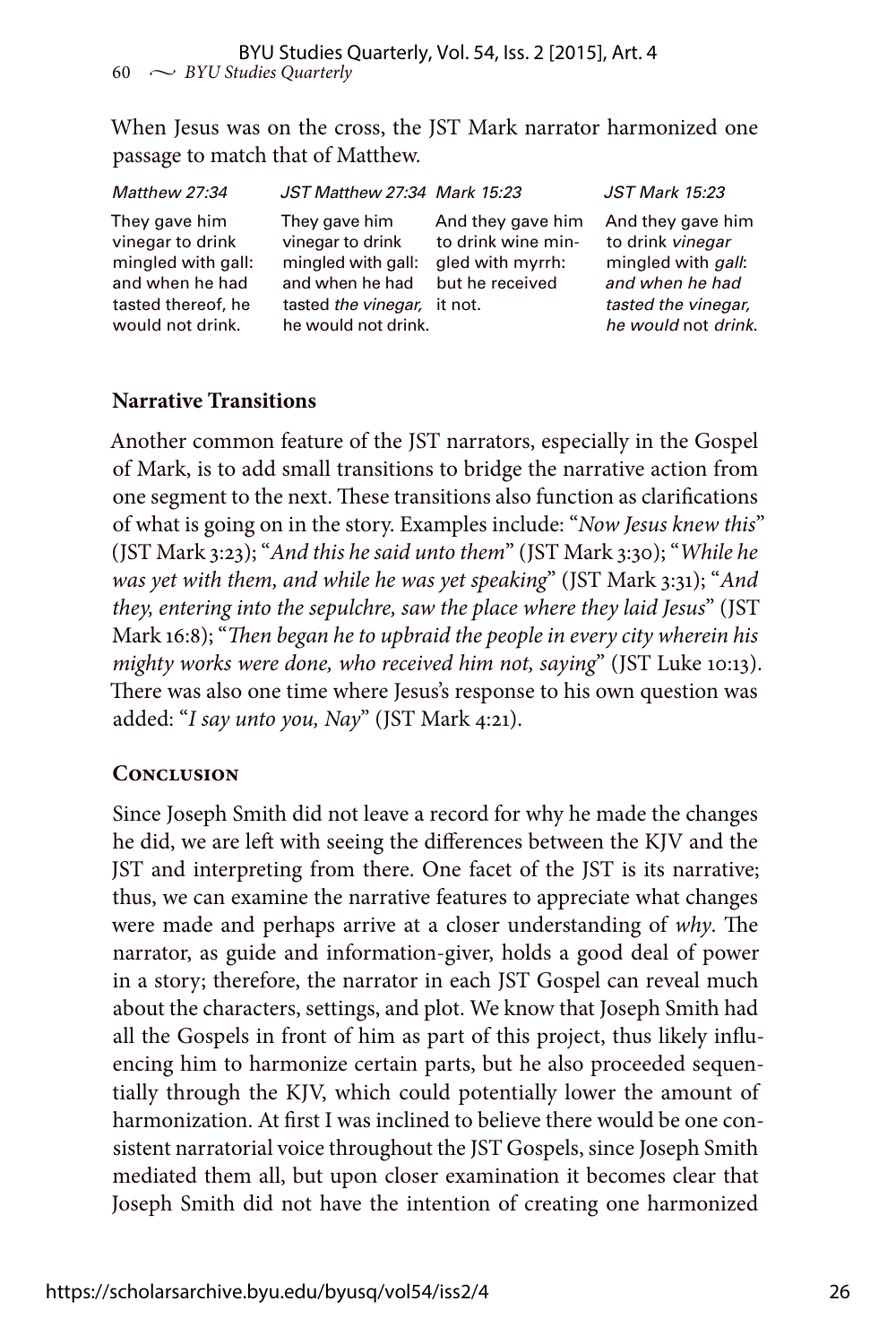Gospel. Not only did he continue to allow for separate Gospel narratives, but the narrator in each of them maintains some distinctiveness. The JST Luke narrator is particularly intrusive and gives the most explanations for things where the implied audience is a less-experienced gentile member of the church. The JST Luke narrator also more often introduces teachings about the Gentiles, consistent with the Gospel at large. Narrative transitions between segments of the story to aid its flow and understanding are most common in JST Mark where the narrative is fast-paced and rapidly progressing from episode to episode. Where the Gospel of John shares similar episodes with the synoptics, some harmonization is evident, particularly in JST Matthew, perhaps because the authors were both Apostles.

Besides these unique characteristics, we see other tendencies of the JST narrators within the synoptic Gospels. With characterization, two aspects of Jesus's mission are frequently highlighted by the narrators: his salvific role for those who come unto him and his fulfillment of written prophecy. Consistent with the KJV synoptic narrators, Jesus's heavenly roles and future return are expounded in Jesus's own dialogues, not through statements by the narrator. A difference, however, is that John the Baptist is shown by the JST narrators to understand Jesus's higher Christological roles, such as sitting on a heavenly throne and judging the world. As such, John the Baptist's deferential role to Jesus Christ as the forerunner, and his witness of one who is greater coming after him, is amplified in the JST. The Apostles' and other disciples' lack of understanding and their fear continue in the JST and are sometimes even more harshly noted ("*evil in their hearts*," "*spoke evil against Jesus*," "*didn't confess Jesus before others*," and "*wondering if this be the Messiah*"), but there are also more explanations of Jesus's disciples growing to a greater understanding. The negative view in the JST toward the Jewish leaders matches the synoptic Gospels and is illustrated by additional confrontations between them and Jesus.

Other narrative tendencies of the JST narrators include changing the order of some narrative segments and harmonizing among the Gospels (but not always among all of them). The JST narrators sometimes bring to the foreground the rationale, motivations, and emotions of characters, primarily through Jesus's ability to discern others' thoughts and hearts. The JST narrators will frequently give definitions or explanations in order to reveal the meaning or sense of what is being talked about and will include narrative transitions between segments of the story to aid its flow and understanding. So, although no single one of these